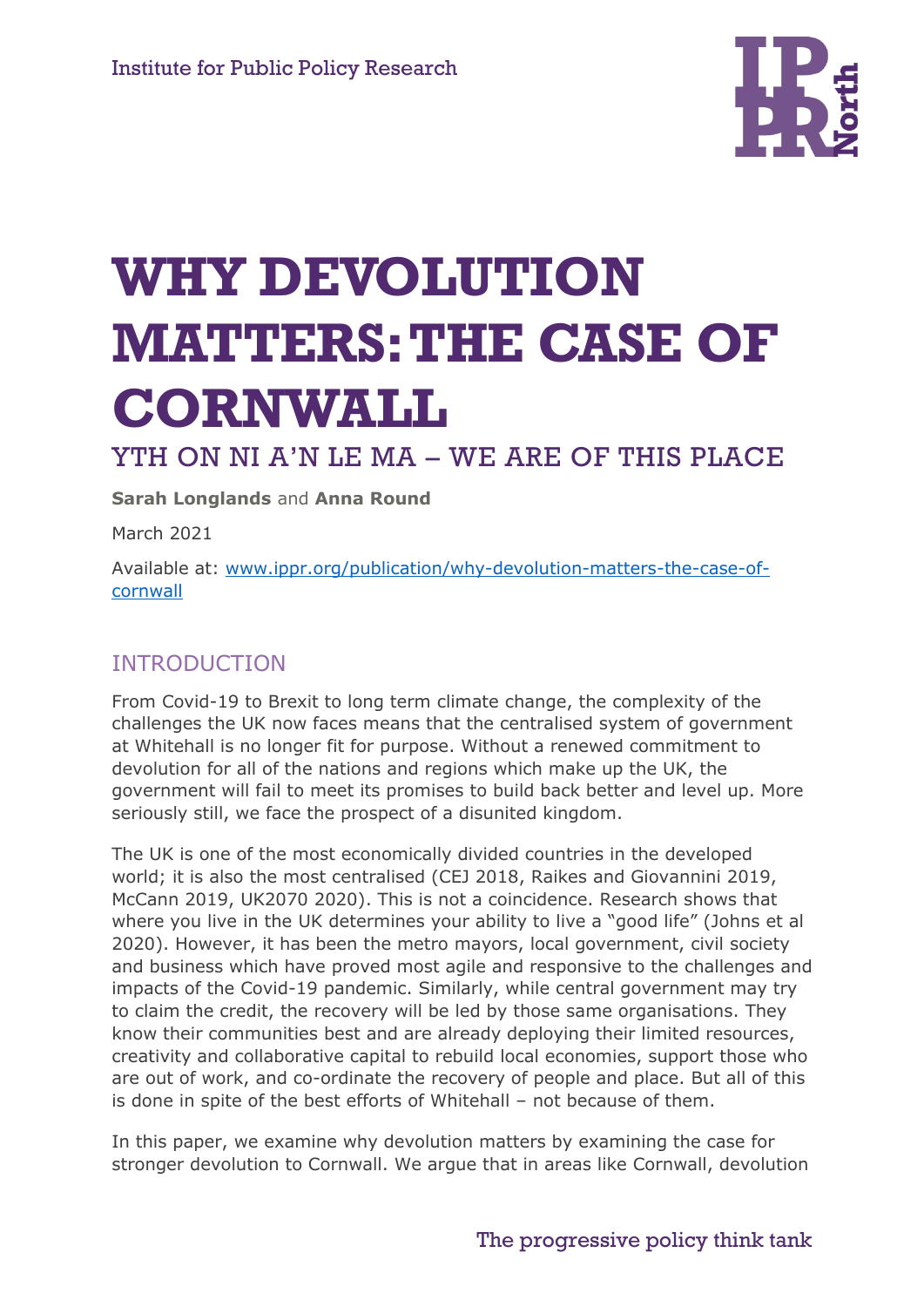has the potential to transform our response to future challenges. A commitment to real devolution should form the basis of a shared future for all of us who live in on these islands.

Cornwall was the first non-metropolitan area with a devolution deal in England, and it remains the only one. It was among the first areas to secure a devolution deal in 2015, and its deal was unique in that it did not require the election of a metro mayor. The debate on devolution in Cornwall has now had six years to develop. In this document we examine how dynamics of identity, difference and rurality have influenced devolution and its development in Cornwall and what can be learned from this experience for devolution in the future.

The government has committed to publishing their long-awaited *Devolution and Recovery White Paper* within the next twelve months as part of their plan to level up (HM Treasury 2021). In this briefing paper we examine the case for turbo charging devolution in the UK, including in areas like Cornwall, by examining a series of key questions for the forthcoming devolution white paper. We propose that only a renewed commitment to devolution in England, alongside a strengthening of devolved powers in the devolved nations and regions, can secure a united future for the UK.

#### UK DEVOLUTION – WHAT PROGRESS HAS BEEN MADE?

Devolution in the UK has been a recurring but inconsistent theme of UK politics during the last twenty years. At the turn of the century, devolution was rolled out to Scotland, Wales and Northern Ireland by the New Labour government. This led to the establishment of elected assemblies in each of the three areas. Of these, Scotland is furthest advanced. In 2021 almost half of its budget will come from taxes raised in Scotland (Commission on Economic Justice 2018).

Despite devolution to the nations, economic and social policy making in England has remained highly centralised and ruled almost entirely from London. Unlike almost every other developed economy, there is no regional tier of governance in England. During the last six years there has been an incremental move towards the creation of devolution deals in England of which there are now ten, most of which are based around a metropolitan area. Nine of these areas also have metro mayors, whose growing influence has led to calls for a fairer sharing of power across the country. These calls have been amplified by the imperative of recovery from the Covid-19 pandemic. Cornwall successfully negotiated with government to become the first non-metropolitan area to secure a devolution deal, which was signed in 2015 (Cornwall Council 2015).

These deals were first introduced under the Coalition government as part of their policy of "unlocking growth in cities" to help "drive economic growth" in the future (HM Government 2011: 1). It drew on an implicit assumption held by successive governments that the best way to support regional and national growth was to focus on the most successful and dynamic city economies, rather than on places perceived to have low growth potential (Cox and Longlands 2016, Rodríguez-Pose 2017). This emphasis on city-led growth means that Cornwall is the exception rather than the rule.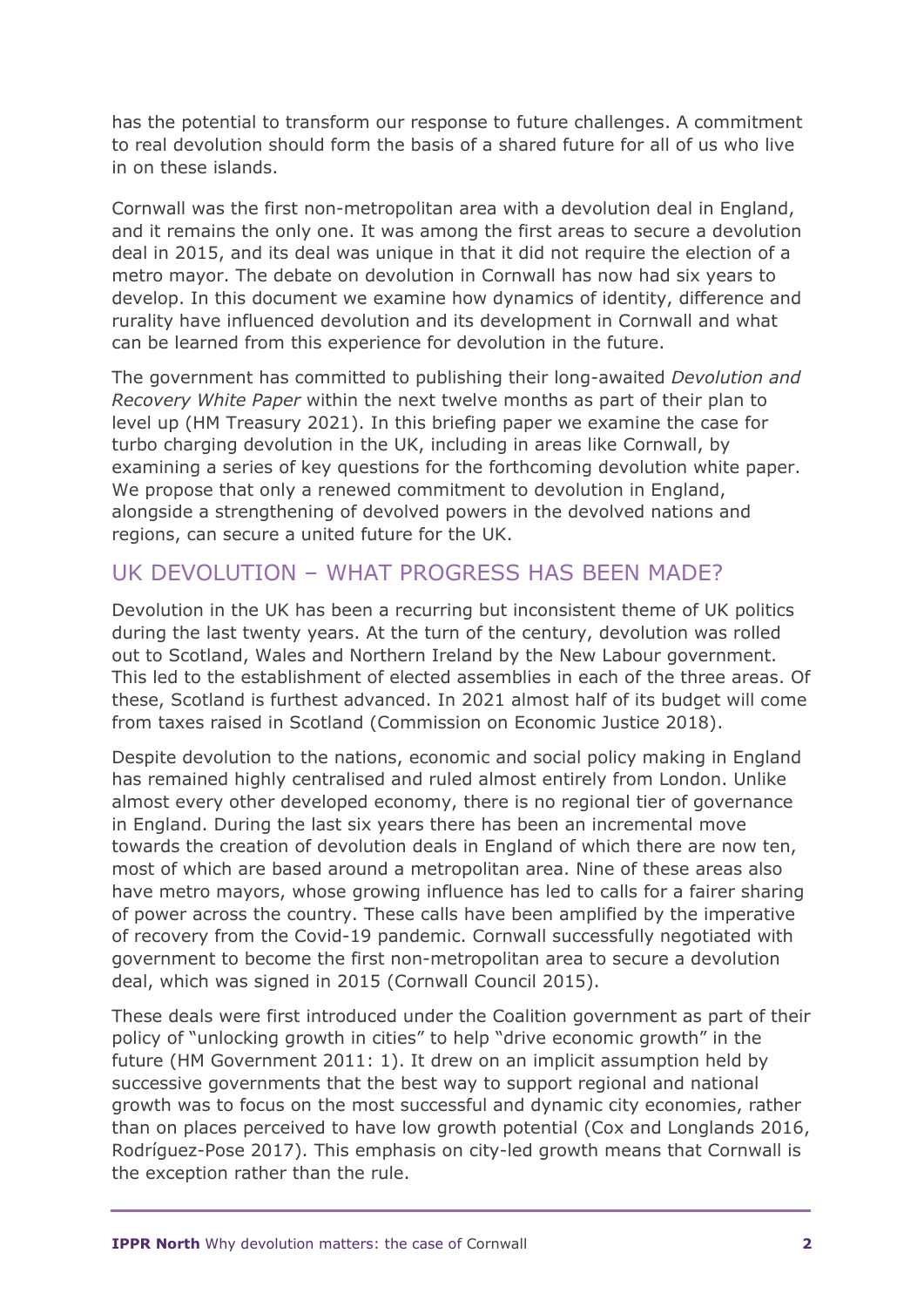The challenges of peripherality are not new. In 2002 a report on the potential for devolution in Cornwall noted that "Cornwall suffers from what might be called 'institutional peripherality'" (Cornish Constitutional Convention 2002). Many of the institutions that develop economic and social policy, including government departments and agencies, are located outside Cornwall and have neither the scope nor the remit to pursue policies specifically relevant to Cornwall. They seldom recognise Cornish issues as a peripheral region, and their distance from Cornwall makes effective communication difficult.

In recent years there has been a growing sense of frustration at the slow pace of devolution in England. Without a clear devolution framework, the process and speed of change have been largely dictated by central government. At the same time the majority of economic powers remain firmly with Westminster, leading many to think that what we have is more akin to decentralisation or delegation rather than true devolution of power and resource (Raikes, Giovannini and Getzel 2019).

#### HOW CAN DEVOLUTION SUPPORT BETTER SERVICES AND A STRONGER ECONOMY?

Cornwall is a diverse place of towns, villages, coast and rurality with a population of 571,500 people (Nomis 2021); it has sometimes been characterised as an "exploded city". Devolution in Cornwall has provided an opportunity to design local policy solutions to meet the place specific challenges of the area's rural and often remote communities (Cornwall Council 2020b). An independent evaluation of devolution across the eight areas of England with devolution deals<sup>1</sup> (Warwick Economics 2020) found that Cornwall has one of the strongest track records in using its devolved powers to deliver benefits for the region, and is advanced in its use of civic participation and local governance.

**Place leadership:** As the UK navigates a new relationship with the rest of the world, strong subnational leadership of place provides an ideal opportunity to support economic development, including the growth of new markets, attracting inward investment, and the promotion of trade relationships. This was a major theme of the Northern Powerhouse and Midlands Engine initiatives; it also strongly characterised Boris Johnson's tenure as Mayor of London. In Cornwall, further devolution would provide opportunities and capacity to amplify the place leadership work which is already well-developed, including the Celtic Sea Collaboration, the Conference of Peripheral Maritime Regions, the Memorandum with Taiwan and the very strong historical and modern links between Cornwall and Brittany. Recently Cornwall was acclaimed by UNESCO for its "world leading" management plan for the historic mining landscape.

 $1$  These areas are Cambridgeshire and Peterborough, Cornwall, Greater Manchester, Liverpool City Region, Tees Valley, West of England, West Midlands and London (with the Greater London Authority, London Assembly and London Mayor's Office).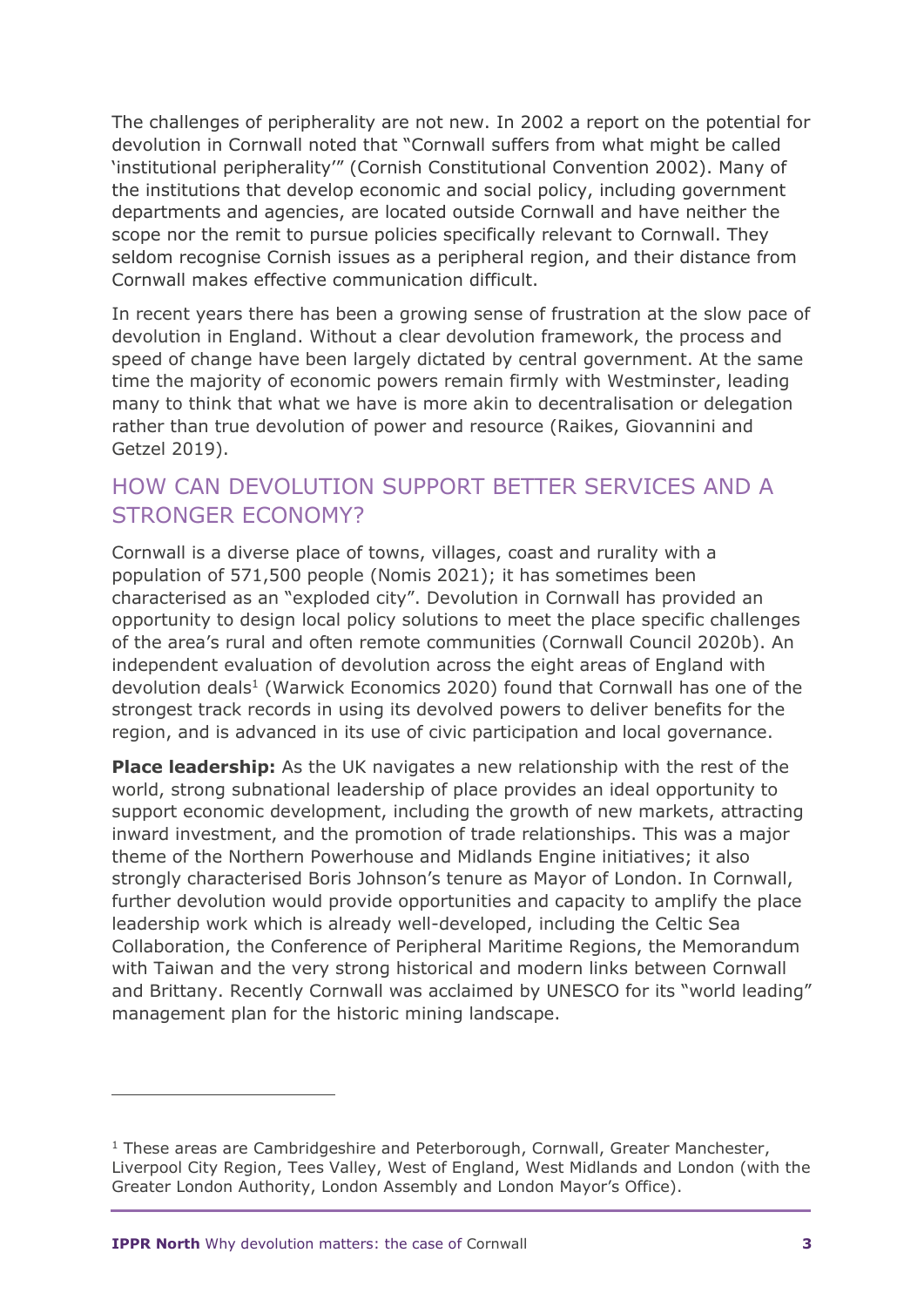**Collaborative leadership:** A hallmark of Cornish Devolution has been the establishment of the Cornwall and Isles of Scilly Leadership Board<sup>2</sup>, the area's alternative to the mayoral combined authority model. This has become a powerful place-based alliance of key leaders and decision makers from across Cornwall and the Isles of Scilly's public and private sectors. Commentators have suggested that the forum provides an important governance model for other rural areas and is already "delivering significant impact" (UK2070). However, if it had the same capacity as some of the mayoral combined authorities, it could undoubtedly do more.

**Opportunities to have different conversations with partners:** Securing additional funding, powers and authority helps to disrupt the status quo, which in turn can provide new momentum for change and enable leaders in places like Cornwall to have different conversations with partners which can lead to different outcomes.

**The flexibility to better shape and design people-centred services to address local priorities:** Cornish devolution has enabled the establishment of Transport for Cornwall which has full bus franchising powers. Cornwall has used the devolution deal to increase bus patronage against a backdrop of national decline in the use of bus services, leveraging £17m of private sector investment into the network. As a result Transport for Cornwall has delivered a fully integrated public transport system with smart ticketing, the first example in a rural area of England. However, some important powers in relation to transport remain in the hands of Whitehall; for example, the Tamar Bridge remains managed by the Department for Transport.

**Greater local control of resources:** Once again, this affords local leaders greater flexibility to make the most of local opportunities. For instance, Cornwall Council's Intermediate Body status meant that calls for funding can be issued using priorities agreed locally rather than nationally. One example is the call for funding to explore geothermal energy; this led to a geothermal drilling project which discovered a significant supply of sustainable lithium, an outcome that would not have been secured using national priorities.

**The opportunity to support double devolution**: Cornwall have placed significant emphasis on the idea of "double devolution", in which the Council and its partners support the devolution of power from the Leadership Board to local communities. Double devolution recognises the importance of strong and distinctive local communities in Cornwall, and a long-term belief in the importance of localism which predates the current devolution deal. To date there are multiple examples of successful double devolution. These include the devolution of £1m of highways funding over four years to community networks,

<sup>2</sup> Comprising MPs, Cornwall Council, Council of the Isles of Scilly, Police and Crime Commissioner, Cornwall Association of local councils, Kernow Clinical Commissioning group, Cornwal Chamber of Commerce, Cornwall health and Wellbeing Board, Cornwall and the Isles of Scilly Local Enterprise Partnership, Cornwall and the Isles of Scilly Local nature partnership.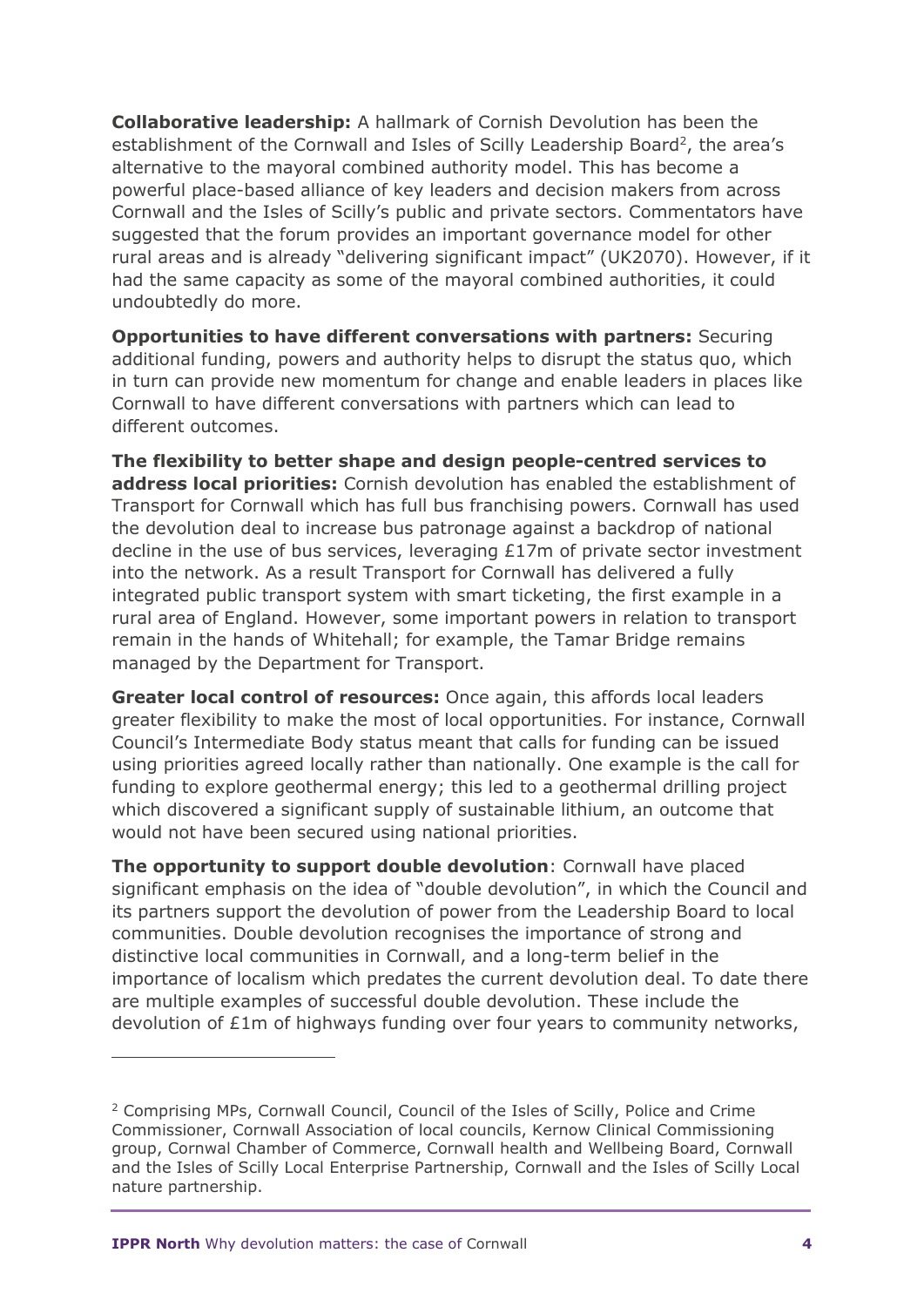support for more than one hundred communities to gain planning powers through neighbourhood planning, and many cases of "asset transfer" where assets and services are placed in community control. The latter has seen all of Cornwall's libraries remaining open with increased footfall and use, despite the budget having been reduced by more than half.

**Greater responsiveness in a time of crisis:** The Covid-19 crisis has demonstrated the value of the devolved model, in contrast with a centralised "one size fits all" approach which by its very nature is reductive and generic. During successive lockdowns, devolved authorities have demonstrated an ability to work together to deliver swift and effective interventions to meet urgent need, to pool intelligence and data on impacts, and to lobby central government for support. In addition, local knowledge has enabled the design and distribution of tailored advice and guidance.

**Strengthening of local participation and accountability:** Evaluations of devolution have identified how Cornwall has placed significant emphasis on widening participation in decision-making and local democracy.

#### HOW CAN DEVOLUTION SUPPORT BETTER SERVICES AND A STRONGER ECONOMY?

Despite the progress made, Cornwall has now outgrown its current devolution deal. What is needed is a significant strengthening of devolution arrangements through legislative change in Westminster, setting Cornwall on the path to true devolution on an equal basis with Scotland, Wales and Northern Ireland.

Devolution is a work in progress across the UK. The devolution white paper should initiate an ambitious programme of change for a new relationship between the centre and the rest of the country.

As a minimum this should include:

- Devolved allocation of £700m UK Shared Prosperity Fund investment for Cornwall to manage and distribute based on local rather than national priorities.
- A pilot for devolution to support the natural environment, giving Cornwall local control over the environmental powers and resources to deliver its Local Nature Recovery Strategy, to build sustainable responses to the climate and ecological crisis.
- Fiscal devolution including the ability to tax second homes, retain 1 per cent of VAT in the visitor economy and retain 100 per cent of business rates. There is also interest in the development of a VAT escalator scheme to incentivise VAT registration.
- Pilot schemes of innovative responses to health and social care in a rural context. Having introduced the award-winning Tri-Service Safety Officers, brining together fire, police and ambulance emergency response roles, Cornwall seeks to pilot a similar approach to combine the duties of an on-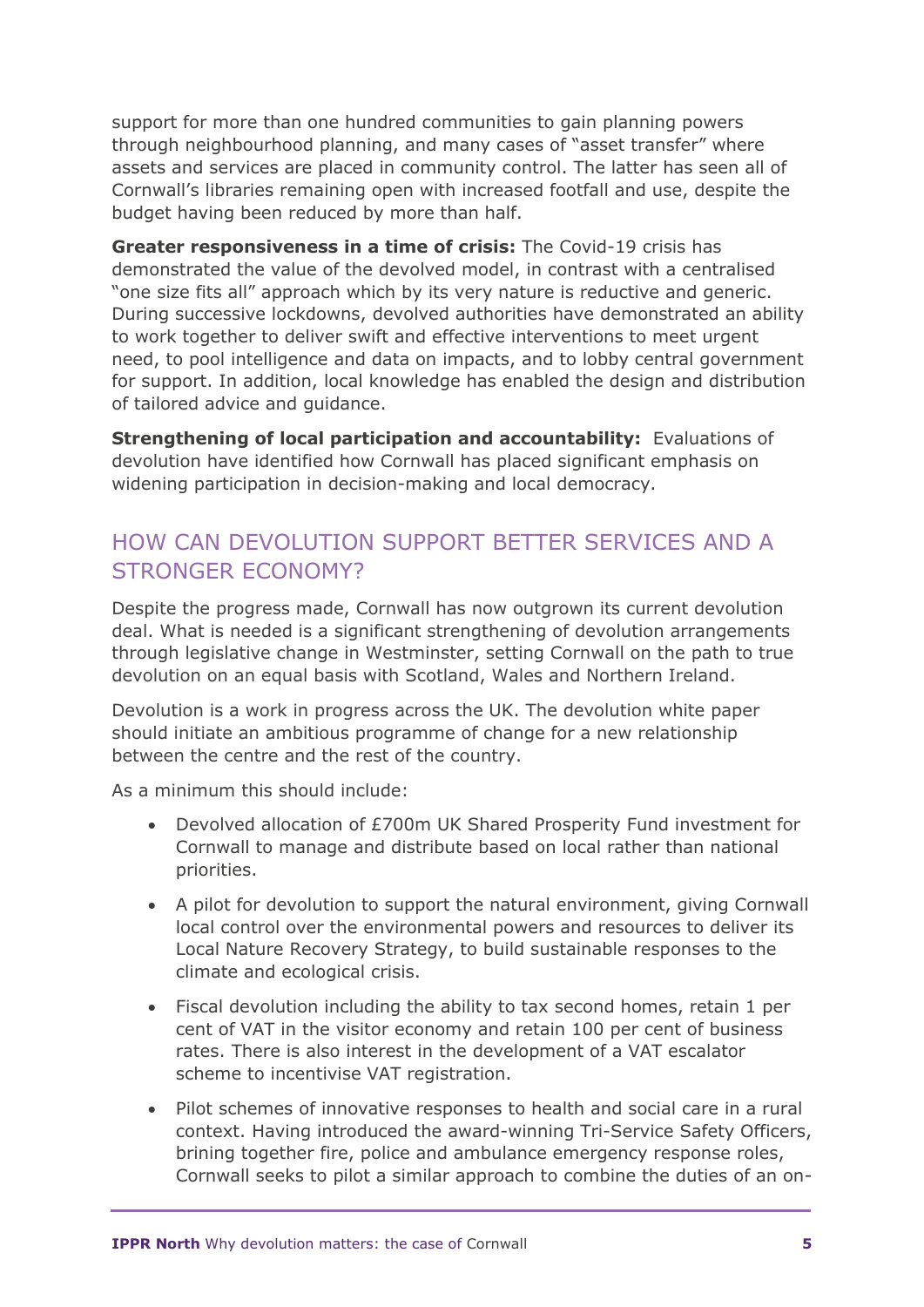call firefighter with the caring and support responsibilities of social care outreach.

- A net zero innovation pilot scheme trialling a replacement for European Local Energy Assistance (ELENA) funding. This should take the form of a £1m locally managed fund to create a team of six or seven experts for three years to unlock more than £30m wide ranging renewable energy investments and generate a 20-year revenue stream to sustain the team.
- Devolved allocation of a multi-year adult education and skills budget with flexibility to deliver these services to meet local needs and priorities.

Ultimately, real devolution must come with the powers for areas like Cornwall to flex their economic muscles differently depending on local circumstances and drawing upon the expertise and knowledge of local practitioners and leaders.

#### **Cornwall's 2015 Devolution Deal**

The devolution deal agreed between central government and Cornwall Council and its partners in 2015 included the following specific priorities:

- Bus franchising powers (by 2018).
- Greater authority over adult education including apprenticeships.
- Intermediate Body Status for EU funding including the European Regional Development Fund (ERDF) and the European Social Fund (ESF).
- Greater say over stronger integration and tailoring of business support services in Cornwall.
- Devolved authority to explore the establishment of a low carbon enterprise zone and tailored scheme for improving energy efficiency in Cornwall's housing stock.
- Business plan for the integration of health and social care.
- More joint working to make more efficient use of the public estate via the One Public Estate Initiative.

#### HOW DO IDENTITY AND DIFFERENCE INFLUENCE CORNISH DEVOLUTION?

The devolution deal in Cornwall is distinct from those agreed in other parts of England. Firstly it was implemented without the need for a metro mayor, which was a condition of the other devolution deals agreed at the time (most notably in Greater Manchester). The deal was negotiated with Cornwall Council, a unitary authority which has remained as such, while the other areas with devolution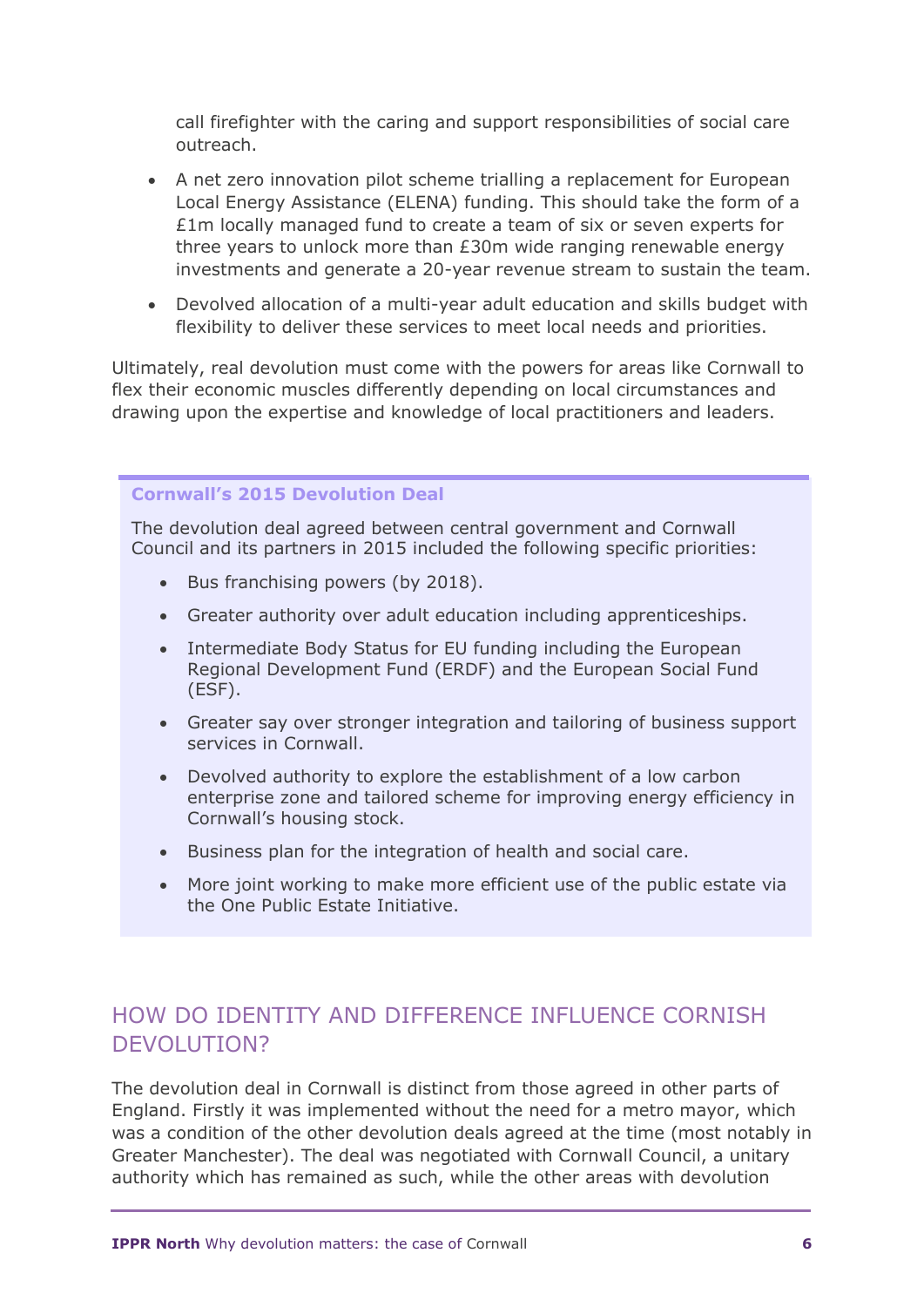deals have established combined authorities<sup>3</sup>. Cornwall is also the first and only exclusively rural area to negotiate a devolution deal with central government.

Within the administrative hierarchy of modern England Cornwall's deal is technically – an example of devolution to a region or county. However, it was agreed following the presentation of *The Case for Cornwall*, which linked the call for greater devolution with Cornwall's geographical, cultural and economic distinctiveness (Cornwall Council 2015). The economic benefits of devolution in this case could be strengthened by a widespread, coherent and deep-rooted sense of "Cornishness". Identity can be a contested and problematic issue for devolution elsewhere in England. For example, in Yorkshire repeated attempts to secure a Yorkshire devolution deal faltered to a large extent because of identity issues, until compromise was eventually agreed via the West Yorkshire deal. Cornwall offers an opportunity for English devolution to work positively with local identity (Willett and Tredinnick-Rowe 2016).

In fact some aspects of Cornwall's history and culture resemble those of the UK's devolved nations rather than England's counties and regions. Physical isolation and linguistic and cultural differences meant that Cornwall kept some separation from the rest of England until the Tudor period (Rowse 1941), retaining "many of the marks of a separate country" for centuries after it was technically absorbed into the Anglo-Saxon kingdom (Stoyle 2017). The intervening years brought a series of events that stressed these differences.

This long history is realised in many powerful ways, social and political, in modern Cornwall (Cornwall Council 2015). For example, the Cornish were formally recognised as a minority status by the UK government in 2014, on the basis of Cornwall's "unique culture and distinctive language". This set Cornish identity alongside "the UK's other Celtic people" in Scotland, Wales and Northern Ireland (UK Government 2014), giving the people of Cornwall the same rights and protections as the Scots, Welsh and Irish (Cornwall Council 2014). However, somewhat ironically, Cornwall does not yet have devolved responsibility for promoting the Cornish language and relies on central government ministers to speak on its behalf (Cornwall Council 2020b).

In the  $20<sup>th</sup>$  and  $21<sup>st</sup>$  centuries, the Cornish language has enjoyed a widespread revival. As well as widespread learning of Cornish and a growing modern Cornish literature, this includes use in official signage and documents and formal recognition (in 2002) by the Council of Europe's Charter for regional or minority languages. The cultural heritage of Cornwall is widely celebrated through active movements such as Gorsedh Kernow, whose aims is to "maintain the national

<sup>&</sup>lt;sup>3</sup> A combined authority is a "mechanism whereby local authorities associate voluntarily for the purpose of taking over particular responsibilities that are beyond their individual jurisdictional or technical competence. In becoming a combined authority, the individual local authority does not lose control over its existing powers" (Parr, 2021). The Combined authority is overseen by a directly elected mayor, sometimes referred to as a "metro mayor".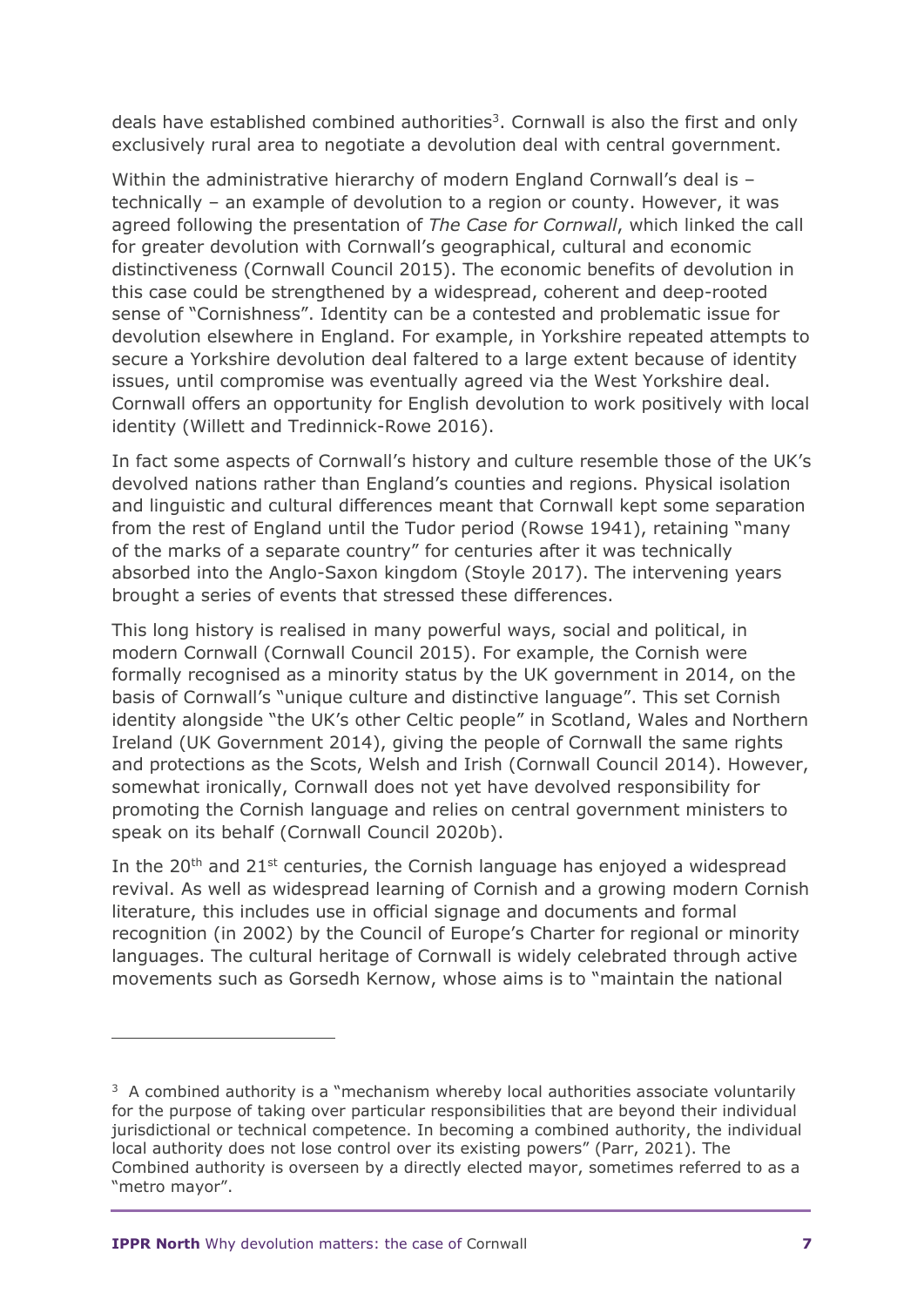Celtic spirit of Cornwall" through its history, arts and sport, and stronger links to other Celtic nations (Gorsedh Kernow 2021).

Modern Cornish identity is complex, with deep roots and evolving narratives (Deacon 2007) as well as challenges that range from economic uncertainty to the "commodification" of local culture (Kennedy and Kingcome 2007). A vivid awareness of Cornwall's past sits alongside new articulations of "Cornishness" by younger generations (Deacon 2009). What is clear, however, is the strength of feeling. In the 2011 Census, nearly 14 per cent of Cornwall's population (73,220 people) stated their *national* identity as "Cornish", with almost one in ten (9.9 per cent) identifying as "Cornish only" (Cornwall Council 2013).

This is the same percentage as the proportion of Welsh residents who identified as "Welsh" in the 2001 Census, when only a write-in option was available. When a formal tick box for Welsh nationality was introduced in 2011, 67 per cent of people in Wales chose this option. However, people identifying as Cornish have only a "write in" option in the 2021 Census, rather than a "Cornish" tick box. In the most recent pupil census, over half of primary and secondary school students in Cornwall identified as "Cornish", a figure that has increased steadily since 2007 (BBC 2012, Cornwall Council 2020c).

The concept of identity and its relationship with devolution is complex. Many areas of England feel radically different from each other, for example, the North of England can seem to occupy a different political, cultural and economic space in comparison with London. Identity can provide a strong sense of cohesion and belonging, but this does not always align with what are referred to as "functional economic geographies". Cornwall's geographical situation and cultural distinctiveness, coupled with a powerful sense of identity, make it a unique case for how the way people feel about place relates to the economic and social realities of living there.

This is reflected in enthusiasm among Cornish residents for further devolution of powers. When the proposal for a regional assembly was first put forward, this was backed by the requisite proportion of the Cornish population, and a 2019 survey by Warwick Economics showed that almost two in three people in Cornwall agreed that too many policy decisions affecting their local area were made outside it. One of the most prominent themes to emerge from Cornwall Council's 2020 listening campaign, which sought to hear from residents about "The Cornwall We Want", was the desire for a future in which more decisions about Cornwall are made in Cornwall (Cornwall Council 2020c).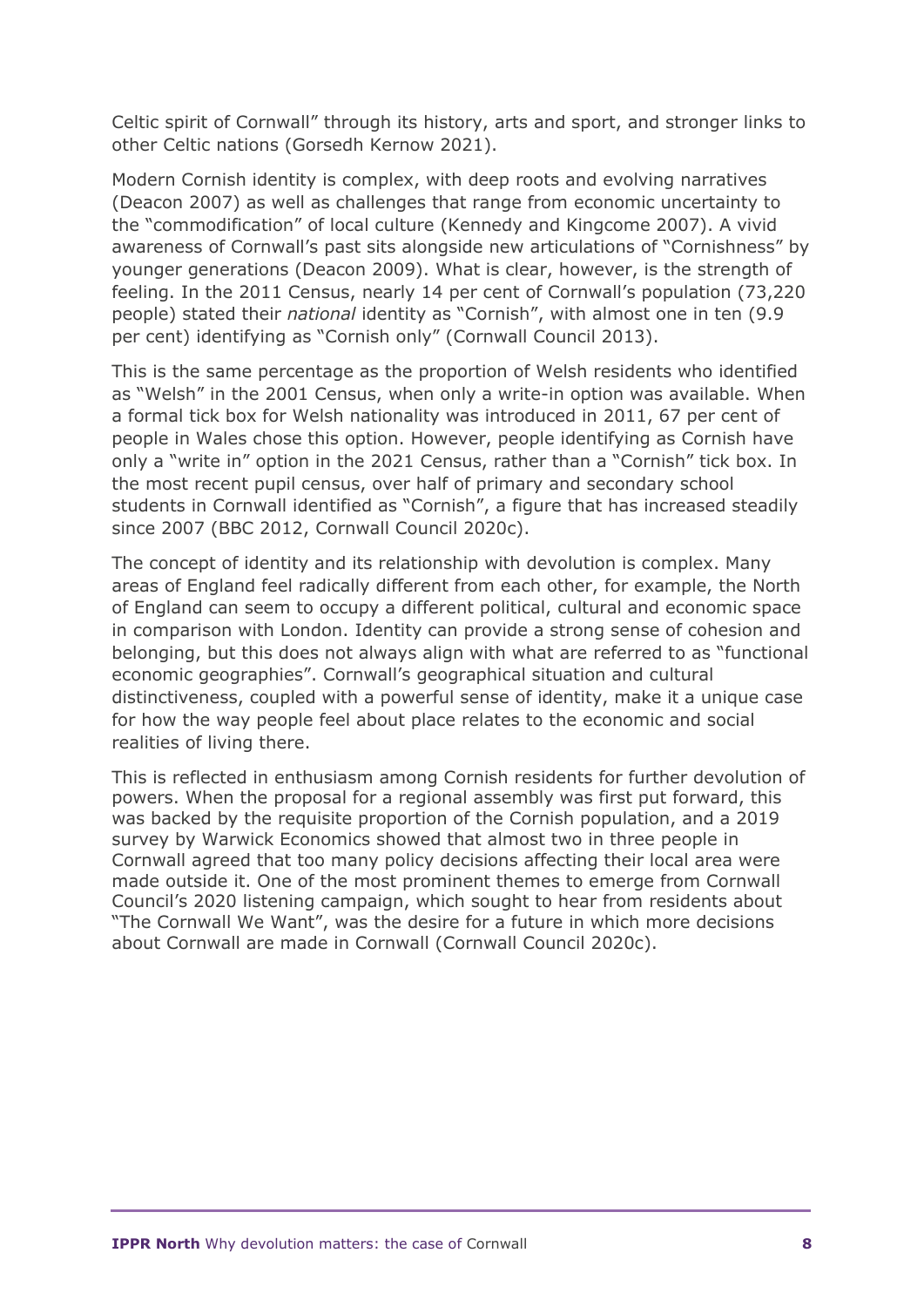#### **Opportunities for the Cornish economy**

Cornwall is a region of many opportunities associated with its distinctive geography and history. These bring together timeless aspects of the landscape and centuries of human experience with cutting-edge scientific and social innovation. Cornwall's plans for economic development include detailed explorations of these opportunities. With further devolution of powers, and appropriate investment in research and development, skills and entrepreneurship, these have the potential to transform Cornwall's economic fortunes and help secure an environmentally sustainable future.

Some key examples (this is not an exhaustive list) include:

**The marine and maritime sector**. Cornwall's maritime and marine sector is estimated to have more than doubled in size between 2008 and 2018, to a total value of £1.1bn. It is recognised as innovative and entrepreneurial, with the potential for continuing and increased high growth (Marine-i 2021). However the sector faces challenges including an urgent need for specialised skills development and premises (Pye 2018). Maritime and marine businesses operate right across Cornwall's coastline and further growth in this sector can interact with other opportunities discussed above and below.

**Industries associated with Spaceport Cornwall**. The development of the UK's first horizontal satellite launch facility and a cluster of associated industries builds on Cornwall's involvement in satellite and space technologies since the early 1960s (SpaceCareer.uk). Using existing infrastructure such as the Goonhilly Earth Station, the project has the potential for substantial direct and indirect job creation, and for attracting associated businesses to the region (Cornwall Council 2019b).

**Support for research, innovation and entrepreneurship to address national and global challenges.** Cornwall's unique geography and demography make it an ideal location for research and development in decarbonisation, sustainability, connectivity, and the issues of an ageing population. These industries will be especially important in the aftermath of the Covid-19 pandemic (Collins 2020).

Partnership working to support innovation for economic growth is already well-established within Cornwall, and future projects can build on existing initiatives that bring together local government, business, communities, and higher education stakeholders such as the Institute of Cornish Studies at Exeter and the Combined Universities Cornwall group.

Examples include:

• Renewable energy generation. Cornwall is "one of Britain's leading counties" in the generation and use of green energy, with 37 per cent of energy used coming from renewable sources and innovative forms of community ownership in the green energy field (Energy Saving Trust 2020). Looking forward, there is the potential for significant jobs growth in this sector. Cornwall Council's planning and economic growth strategies stress the use of Cornwall's natural resources for wind, solar, geothermal and wave power, as well as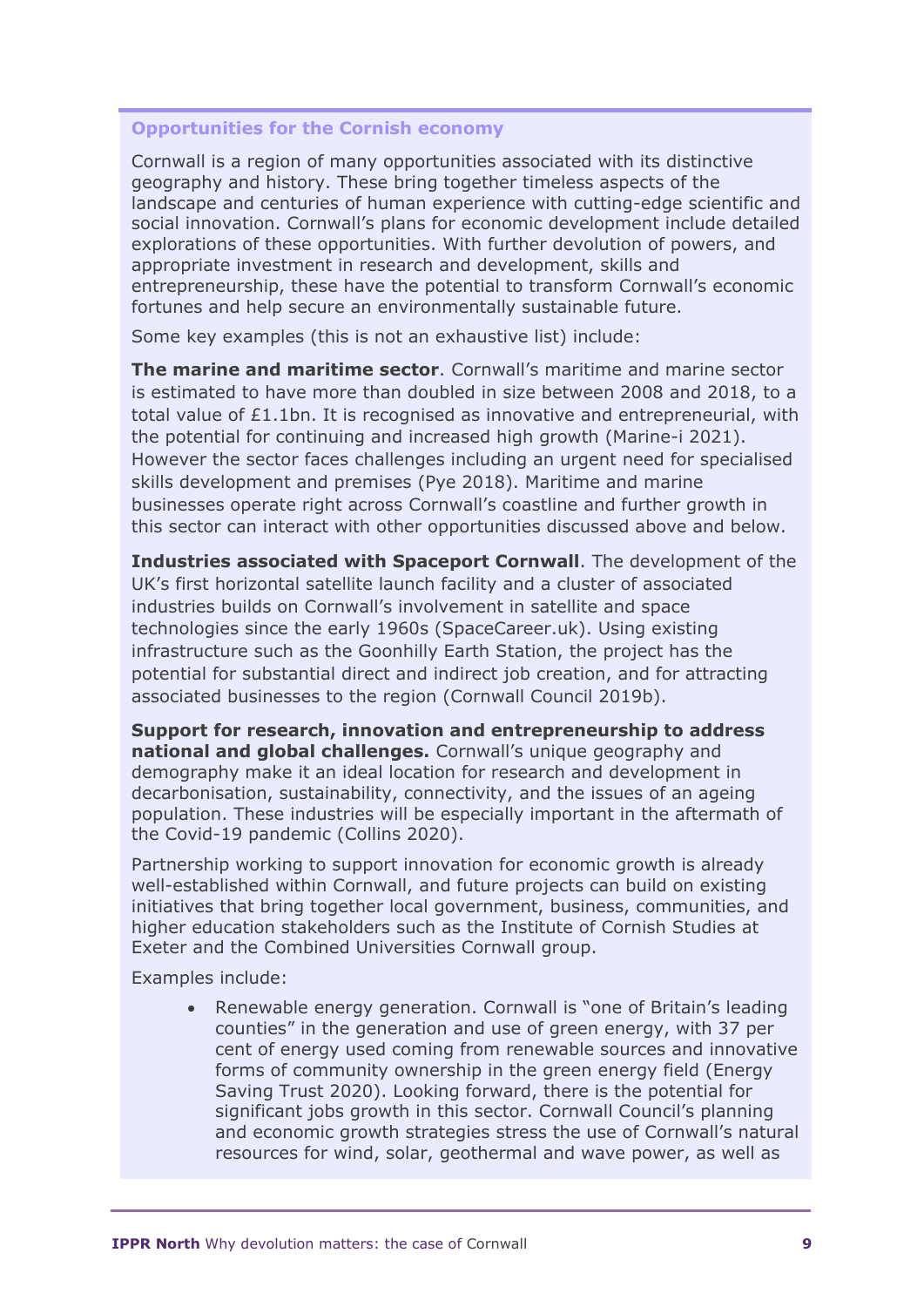the development of battery and other associated technologies (Cornwall Council 2021)Agricultural technologies, building on Cornwall's climate and its substantial agricultural sector and knowledge, to make agriculture more sustainable and productive (see for example Agri-Tech Cornwall 2021). In particular there are opportunities to develop innovative approaches to sustainable and healthy food supply in an era of climate change and new international trading relationships.

- A growing body of research into the relationship between the natural environment and health, for example the SWEEP project (SWEEP 2021), a collaboration between Exeter Unii and Cornwall Council on biodiversity, health and wellbeing (Beyond Greenspace 2021) and Cornwall's involvement in the pan-European BlueHealth project (BlueHealth 2021). These can form the basis for further entrepreneurship and economic development, as well as positive social change.
- Lagas (Lagas 2021), a hub that brings together and maps resources to help stakeholders engage with Cornwall's environmental and economic development.
- Tevi (Tevi 2021), which provides consultation, opportunities and grant funding for small and medium-sized enterprises in Cornwall to grow their businesses while becoming more efficient and sustainable.
- The Exemplarnet initiative (ExeMPLaR 2021), a multidisciplinary research project at the University of Exeter addressing ways to reduce plastics waste and find innovative solutions to plastics pollution.

**Arts, culture and heritage.** Cornwall has an exceptionally vibrant cultural life and a wealth of heritage and history. Organisations within Cornwall have been securing funding to develop these, through innovative projects and partnerships which both generate economic revenue and job opportunities, and enrich community life. For example, the place-based FEAST initiative is tailored to the context of a rural and highly dispersed region. (Cornwall Council 2019a). Other key heritage assets include the Mining World Heritage Site (Cornish Mining 2021) and the Eden Project. Culture and heritage can play an important role in building sustainable year-round economic activities within Cornwall.

**Domestic tourism in a post-Covid-19 world.** Tourism has a major role in Cornwall's economy, with wide-ranging impacts for the regional labour market as well as the landscape, housing market and infrastructure (Collins 2020; 32.8 per cent of jobs are in the retail and hospitality sectors and £2bn is spent annually by visitors to the county (CIoS LEP 2020).

The Covid-19 pandemic has substantially disrupted these industries, and further challenges due to continuing infection control measures during 2021 will demand innovation and new approaches. These may include opportunities to build a green visitor economy offering sustainable cultureand experience-led hospitality providing high-quality work all year round.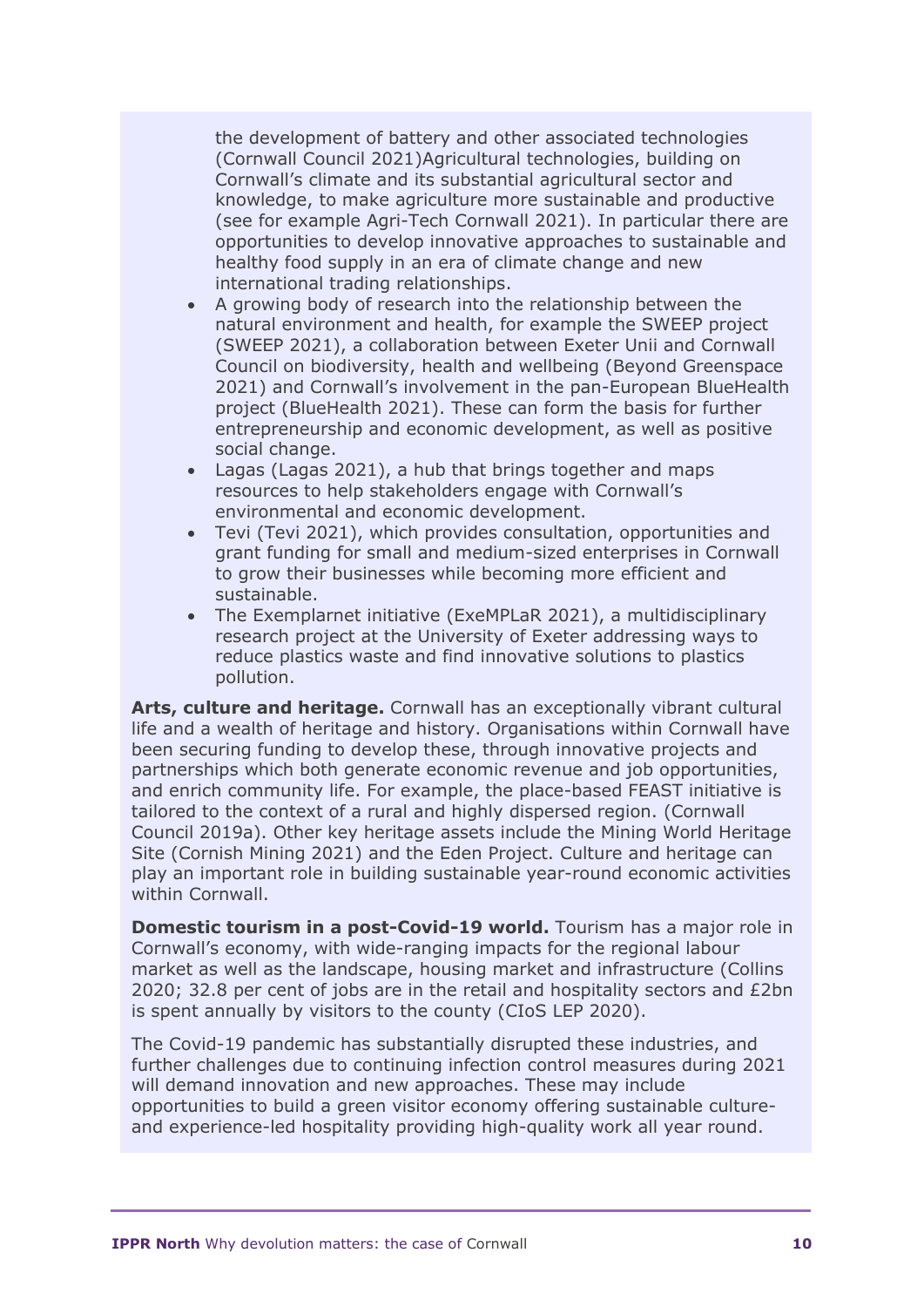## THE CHALLENGE OF INEQUALITY FOR CORNISH DEVOLUTION

Cornwall's unique landscape and rich culture are undoubted assets. Their intrinsic value is important to the identity and quality of life in Cornwall's communities as well as its economic prospects. Cornwall is rightly celebrated for its natural beauty and enthralling heritage. But these very factors can contribute to an "idealisation" of Cornwall (particularly among people who do not live there) in which some very real challenges are ignored. Alongside idyllic holiday settings and dramatic backdrops for TV drama, Cornwall faces challenges including poverty in some of its communities, and the risk of a widening gulf between its affluent citizens and those who struggle to attain a decent standard of living.

Cornwall is not a poor region but like many rural and coastal areas in England it is a region where too many people are poor. Average scores from the Index of Multiple Deprivation for England (IMD) place Cornwall just inside the most deprived third of English local authorities overall. While deprivation levels are not comparable with some urban areas in London and the north and midlands, life for too many people is some way from a rural idyll. This brings inevitable social challenges, especially where social conditions vary sharply within a very small geographical area. A common pattern (again common to many coastal areas with an active tourist industry) is that of low deprivation close to the coast and in sought-after destinations for visitors and second home owners, with high rates of deprivation in immediately neighbouring areas slightly further inland.

Opportunities to work and earn have an important role in alleviating this. 14 per cent of small areas (LSOAs<sup>4</sup>) in Cornwall fall into the most income-deprived fifth of small areas in England, and 19 per cent fall into the fifth with the highest levels of employment deprivation (all figures from MHCLG 2019, authors' calculations). Around a third of children live in relative income poverty<sup>5</sup> in some Cornish parliamentary constituencies, a rate comparable with post-industrial areas in the north of England (Campaign to End Child Poverty 2020). And although health is good overall, the impacts of Cornwall's pockets of poverty and inequality can be seen in rates of suicide and alcohol-related illnesses and death that are above than the English average (Public Health England 2021).

Median gross annual income for employees in Cornwall is the lowest in the South West of England, at £20,710; this compares to £24,000 across the South West region and £26,000 across England. This figure rose by just 1.8 per cent between 2019 and 2020, compared to 3.4 per cent across the wider South West and 3.6 per cent across England (ONS 2020a).

<sup>4</sup> Lower-layer Super Output Areas (LSOAs). These correspond roughly to a very small neighbourhood, and generally have between 1000 and 3000 residents of all ages, living in between 400 and 1200 households. Current calculations use the LSOA definitions based on the 2011 Census, which identifies a total of 32,844 LSOAs in England and a further 1909 in Wales.

<sup>5</sup> Defined here as living in a household with less than 60 per cent of contemporary median income after housing costs.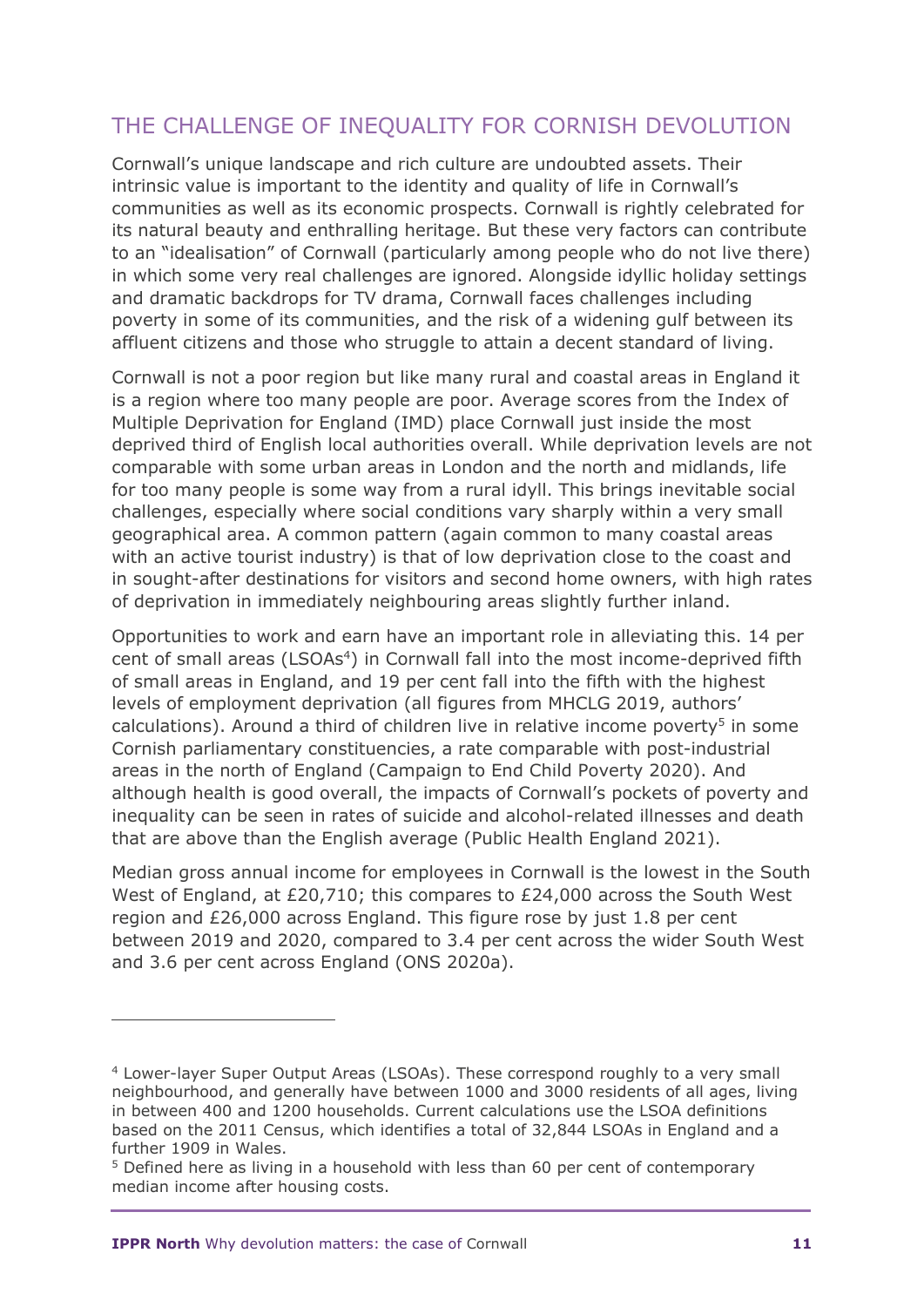Cornwall's employment rate is strong. In the year to October 2020, unemployment (at 3.4 per cent) was a little below the English rate (4.2 per cent); the economic inactivity rate (20.7 per cent) was a little higher (ONS 2021a). However, the latter includes a relatively high proportion of people who are inactive due to long-term sickness (34 per cent of economically inactive people who are not students), as well as of people who are "discouraged" (3.2 per cent of non-students, compared to 0.7 per cent nationally and 0.7 per cent across the South West). 15.3 per cent of households including someone of working age are "workless", compared to 13.9 (GB) and 11.8 across the South West (all figures from the ONS 2021a).

The profile of employment in Cornwall also suggests comparatively high rates of precarious or lower-paid employment. Many jobs are seasonal, dependent on tourism or agriculture. Employment in elementary occupations, sales and customer services, and caring, leisure and other services is high; these sectors have relatively low wage levels (ONS 2020a) and high rates of zero hours contract working<sup>6</sup> (ONS 2021b). High levels of self-employment (ONS 2021a) almost undoubtedly reflect a vibrant entrepreneurial culture, but may also include some people who work on this basis because they have little alternative.

The latest figures for the proportion of the population claiming unemployment benefits (an early indicator of the impact of Covid-19) showed 5.5 per cent of Cornwall's working age population accessing support of this kind, compared to 6.3 per cent across England. The region is doing better than the country as a whole, although the rate across the wider South West is 4.8 (ONS 2021c). Given relatively low job density (with 0.85 jobs per working age adult, compared to 0.91 across the South West, ONS 2021a)) recovery post-pandemic could be challenging. Cornwall may benefit from an increase in domestic tourism as lockdown restrictions are eased but international travel remains restricted.

For people who cannot find work, or work that pays sufficiently, costs of living are crucial. As in many rural areas, the supply of affordable housing is an issue in Cornwall. Both buyers and renters face an "affordability gap" between incomes and the cost of a decent home. In 2020 the ratio of the median house price to earnings was 8.7, compared to 7.8 across England<sup>7</sup> (ONS 2020b). Upward pressure on social rents and the impact on the supply of properties of the second home market have led to "one of the biggest issues of affordability [in the country]" (Hollander 2019). Along with the costs of travelling long distances in a rural area to access work or training, day to day expenses can become difficult to manage – especially on a low and unpredictable income.

Despite improvements thanks to co-ordinated local action, Cornwall's housing situation remains challenging. Demand for second homes and holiday rentals has pushed up prices particularly in seaside and holiday areas and impacted on

<sup>6</sup> 22.2 per cent of people working in the accommodation and food sectors are on a zero hours contract, as are 31.7 per cent of people in elementary occupations and 19.7 per cent in caring, leisure and customer services (ONS 2021b).  $<sup>7</sup>$  Figures for existing properties only.</sup>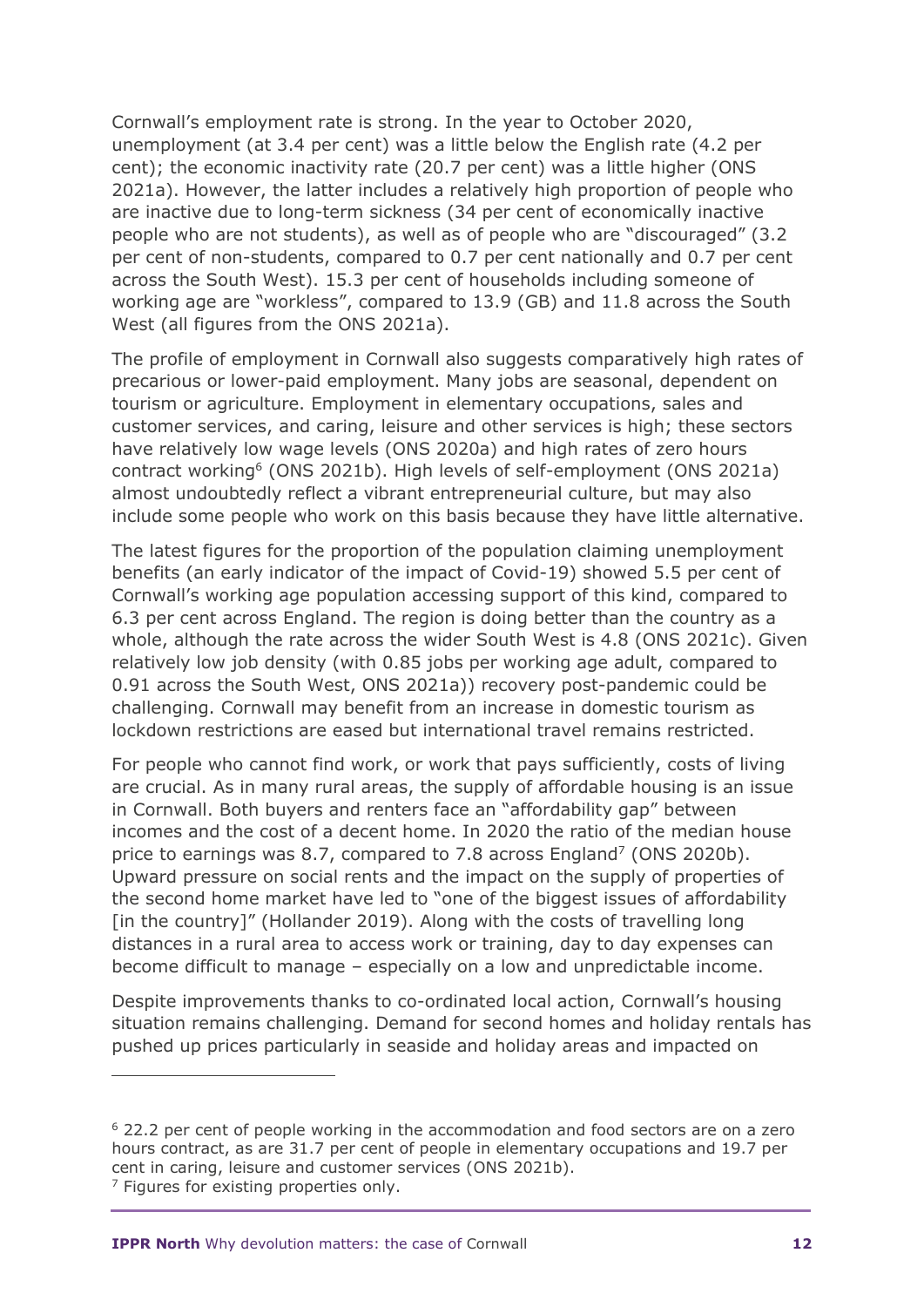communities where many properties lie empty for long periods. Some of the most popular tourist destinations saw second homes account for around a quarter of all house sales in 2018 (Wilkinson 2018).

A 2016 referendum saw more than 80 per cent of voters in St Ives back a local plan stipulating that new-build housing projects could only receive planning permission if they were reserved for people who live full-time in the area. Subsequently several other towns incorporated a similar proposal in their draft neighbourhood plans (Knight 2016).

Partnership working, led by local government and engaging a range of stakeholders, has been important in addressing Cornwall's housing issues. For example, until 2017 Cornwall was among the "top ten" English local authorities for rough sleeping. Proactive and place-based responses have helped to reduce this by an average of one third a year between 2016 and 2019 (Young 2020).

Cornwall has many skilled and well-qualified residents, but increases in skills levels are key to economic growth and better job prospects. In the working-age population a lower proportion of people have no qualifications than across England as a whole, but the proportion of people qualified to NVQ level 4 or above is a little lower (ONS 2021a). Qualification rates among young people are also lower than across England. Among 16-24 year olds in Cornwall 23.6 per cent have no qualifications or are qualified only to NVQ Level 1; this compares to 18.9 per cent of the same age group nationally (ONS 2021a).

#### HOW CAN DEVOLUTION HELP AREAS LIKE CORNWALL NAVIGATE A NEW FRA OF CHALLENGE?

Over a year ago the Covid-19 pandemic arrived in the UK and ushered in a new politics of crisis, just months after the election of a new government. Covid-19's tragic impacts have exposed the UK's social and economic inequalities and put huge pressure on both the NHS and public health systems. Resilience and responsiveness in the face of the pandemic were constrained following a decade of austerity (Johns 2020; Thomas et al 2020). And this crisis unfolded in the midst of another – the ongoing and increasingly acrimonious split from of the UK from the EU. In an era of globalisation and climate change, crises will become more common, yet our centralised state is not sufficiently agile or creative enough to respond effectively.

Crises require political leaders to "make high stakes decisions under conditions of threat, uncertainty and time pressure" (Lipscy 2020: 1). This circumstance has triggered a centralising reflex in Whitehall, and the previous momentum around devolution, particularly in England, has ebbed away (Kenny and Kelsey 2020). Politically centralism makes sense because the ruling party can take the credit for new initiatives and local improvements. But from a practical perspective, it disempowers local areas and divests communities of their agency. This state of affairs generates widespread distrust of the political system and means that people feel less and less "in control" of the decisions that directly affect their lives (Cox 2018). Arguably, such a sense of powerlessness contributed to the outcome of the 2016 referendum on EU membership.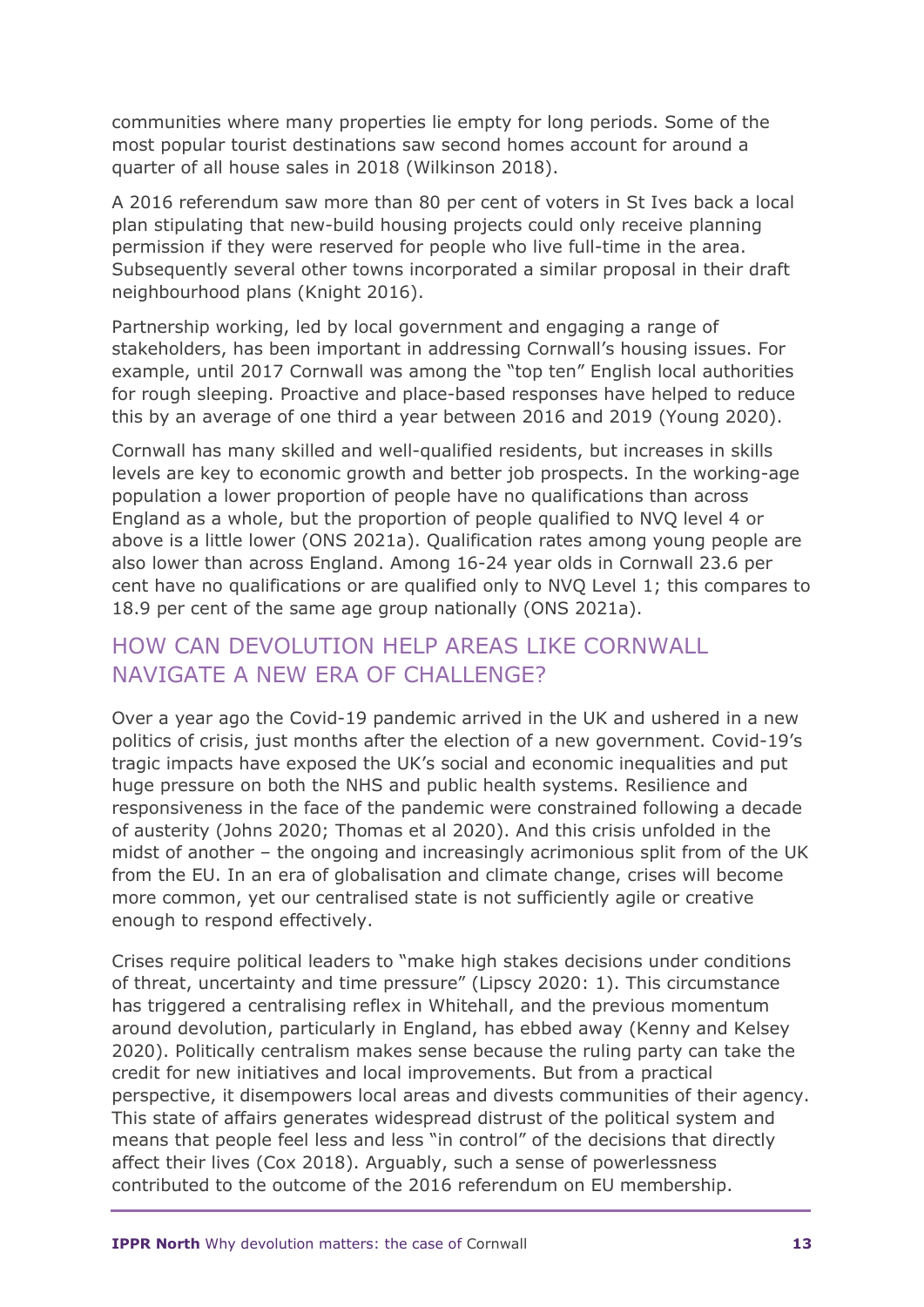Centralism is also problematic in the UK because it encourages "siloed" thinking in departments responsible for different areas of policy. This is exacerbated by the power of the Treasury, which in turn triggers competition for resources and powers between departments (Cox et al 2014). At the same time it reduces incentives for co-operation and sharing of information and data, limiting opportunities for innovation and creativity. It can also result in a skewed pattern of public investment, favouring areas which reflect the central government priorities rather than local need. For example, analysis of transport expenditure in the UK shows that per capita expenditure on transport in areas like London is more than twice as high as the North of England (at £739 annually, compared to £305). It is not possible to identify Cornwall's share of transport investment but the figure for the South West is approximately £300 per capita annually. When planned expenditure is considered, IPPR North analysis has shown that the South West comes out as the region with the third lowest planed investment<sup>8</sup> at just £651 per capita compared with £892 in the South East, £3636 in London and £2692 in the West Midlands (Raikes 2019).

By contrast devolution enables regional and local policymakers to consider policy development and challenges through the lens of a particular place (such as Cornwall). This can incentivise decision-makers from different policy areas to work together in partnership in the common interests of place. But place is not just about a specific location or landscape; it is also a way of "seeing, knowing and understanding the world". Devolution that is grounded in this notion of place provides a unique insight into regional and local challenges and opportunities, and how they can be addressed. Such a place-based logical also provides way to understand and manage the increasing complexity of people's lives. National frameworks and minimum standards have a role to play in ensuring fairness and the rule of law, but the reductive power of centralised policymaking means that many places and communities get left behind by a "one size fits all" approach.

In an era of crisis, local decision makers in areas like Cornwall face complex challenges. Covid has had a disproportionate impact on jobs in the key sector of tourism, while Brexit presents a unique challenge with the loss of EU structural funds for local economic development and regeneration. The impact of Brexit on the Cornish fishing industry has been severe with many unable to sell their catch to wholesale markets in the EU. But without a clear framework of powers and resources, Cornwall is entirely dependent upon the UK Government, both to negotiate with the EU and to provide a replacement for EU structural funds, for example via the UK Shared Prosperity Fund. This creates an untenable and inefficient situation where areas like Cornwall must jostle for Whitehall's attention in competition with other English regions and the devolved nations. Real devolution which comes with legislative change could give areas like Cornwall greater agency and autonomy over the decisions which shape everyday life for its businesses and residents.

<sup>8</sup> Only in Yorkshire and Humber and the North East is planned expenditure per capita lower than in the South West.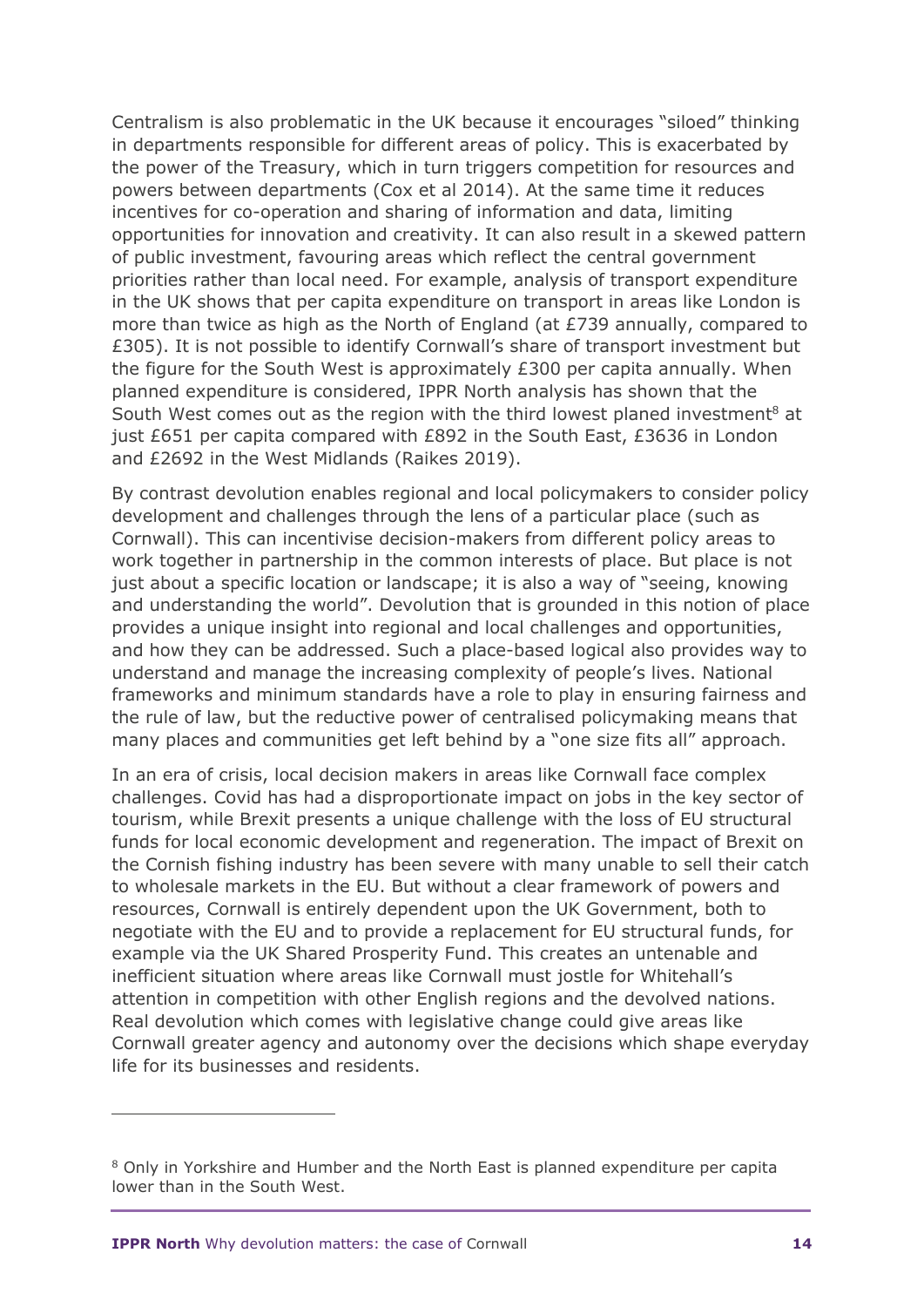## HOW CAN WE TAKE DEVOLUTION TO THE NEXT LEVEL?

Devolution in Cornwall has made a difference. It has provided the opportunity to establish new forms of collaborative leadership, with a more tailored approach to the design and delivery of local services and an increasingly responsive public sector, better able to work in partnership in a time of crisis like Covid-19. But its reach and power is limited. As confidence has grown, so too has the need for further powers and resource.

The Covid-19 crisis has disrupted notions of governance in the UK, blurring the lines between public and private. Our rail and bus networks have effectively been nationalised during the pandemic. The Treasury has intervened on a grand scale to directly support jobs and businesses, perhaps more than at any other point in our peacetime history. Yet we have also seen a renewed shift towards centralism. For example both the Levelling up and Community Renewal funds are competitive funds which will be administered centrally. And the dismantling of the UK Industrial Strategy leaves significant questions about the future of local industrial strategies, as well as the future work and role of local enterprise partnerships. All this comes at a time when more regions are falling into the category of least developed in Europe; the majority are rural non-metropolitan areas without major cities, such as Cornwall (Britain's Leading Edge 2020).

We should use this moment, not to slip back into the old cycle of command and control from the centre, but to embrace reform of our centralised model and support future recovery. We must let go to level up. At the same time as reforming the centre, those who care about devolution in England's regions must learn to stop looking to Whitehall for the answers and instead, work in partnership across boundaries to build consensus and make the case for a decentralised future.

At the same time, we must not be drawn into a debate which focuses solely on the devolution vacuum in England. Instead, English regions must work with areas like Cornwall, Wales, Northern Ireland and Scotland to make the case together for why our shared prosperity depends on a fairer share of power.

The government's *Build Back Better: our plan for growth* makes it clear that despite previous delays, we can expect to see the publication of the Devolution and Recovery White Paper during the next 12 months. Drawing on our reflections about what has been learned from devolution in Cornwall, and informed by our previous research (including Raikes and Giovannini 2019 and Raikes 2020), we propose that this White Paper should be underpinned by a renewed sense of purpose and five key principles:

1. **Transparency and partnership:** The development and implementation of the Devolution White Paper must include a commitment to transparency and partnership, including the publication of minutes of meetings and the negotiation of devolution deals, as well as an overall framework for devolution which sets out the parameters for negotiation. A joint devolution panel should be established, with representation of both local and central government, to oversee the development of the devolution framework.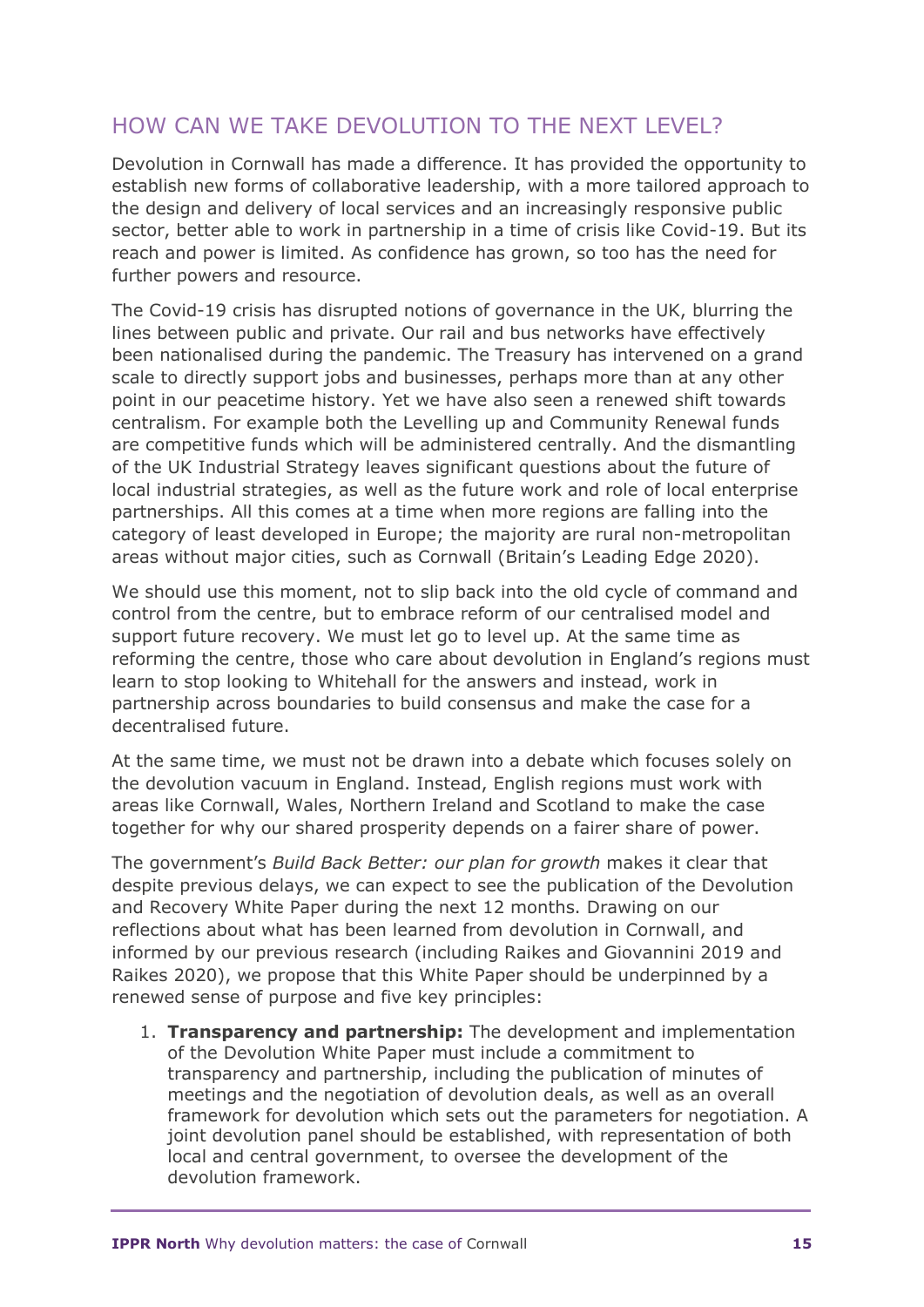- 2. **A meaningful and ambitious transfer of power and resources** to local leaders, either through a mayoral combined authority or a place leadership board (such as exists in Cornwall). This should promote genuine power sharing between central and local government with a joint ambition to support economic recovery and convergence between UK regions. This should work on the basis that nothing is off the table and that central government will do "all it takes" to support local economic and political autonomy, particularly during the economic and social recovery from the pandemic.
- 3. **Devolution should be treated as a route to strengthen democratic participation**: Working in partnership with local government and civil society, central government must commit to treating devolution as a means to strengthen both our economic and our political future. This should go beyond the ballot box to embrace new ways of enabling citizens to participate fully in the decision- and policy-making processes, for example, through the greater use of deliberative methods such as citizen juries and citizen assemblies.
- 4. **A long-term roadmap for devolution across the UK:** Devolution is by its very nature an iterative and evolving process which supports a decentralisation of power and resources from the Centre. But to date, it has operated in an ad hoc manner making it susceptible to political influence. The forthcoming Recovery and Devolution White Paper should outline central government's commitment to a legislative programme of reform, including new commitments for the devolution of further powers and resources to areas like Cornwall. This should include a devolution framework that clearly sets out the principles of the process, and what powers and funding and flexibilities are on offer. It should be open to both non-metropolitan and metropolitan areas.
- 5. **A commitment to end austerity with a fairer deal for local government and the establishment of fiscal devolution which is underpinned by a principle of fairness:** As a matter of principle, the government should avoid a further proliferation of "special" funding pots held centrally and instead use the rollout of the UK Shared Prosperity Fund to actively devolve funding allocations to maximise opportunities for local recovery.

The government should also legislate in parliament to enable areas like Cornwall to develop their own additional fiscal instruments to manage the recovery and support vital services such as health and social care. In the longer term, central and local government, working together, should consider the establishment of a fiscal devolution inquiry to implement fair local and regional redistribution within a new constitutional settlement.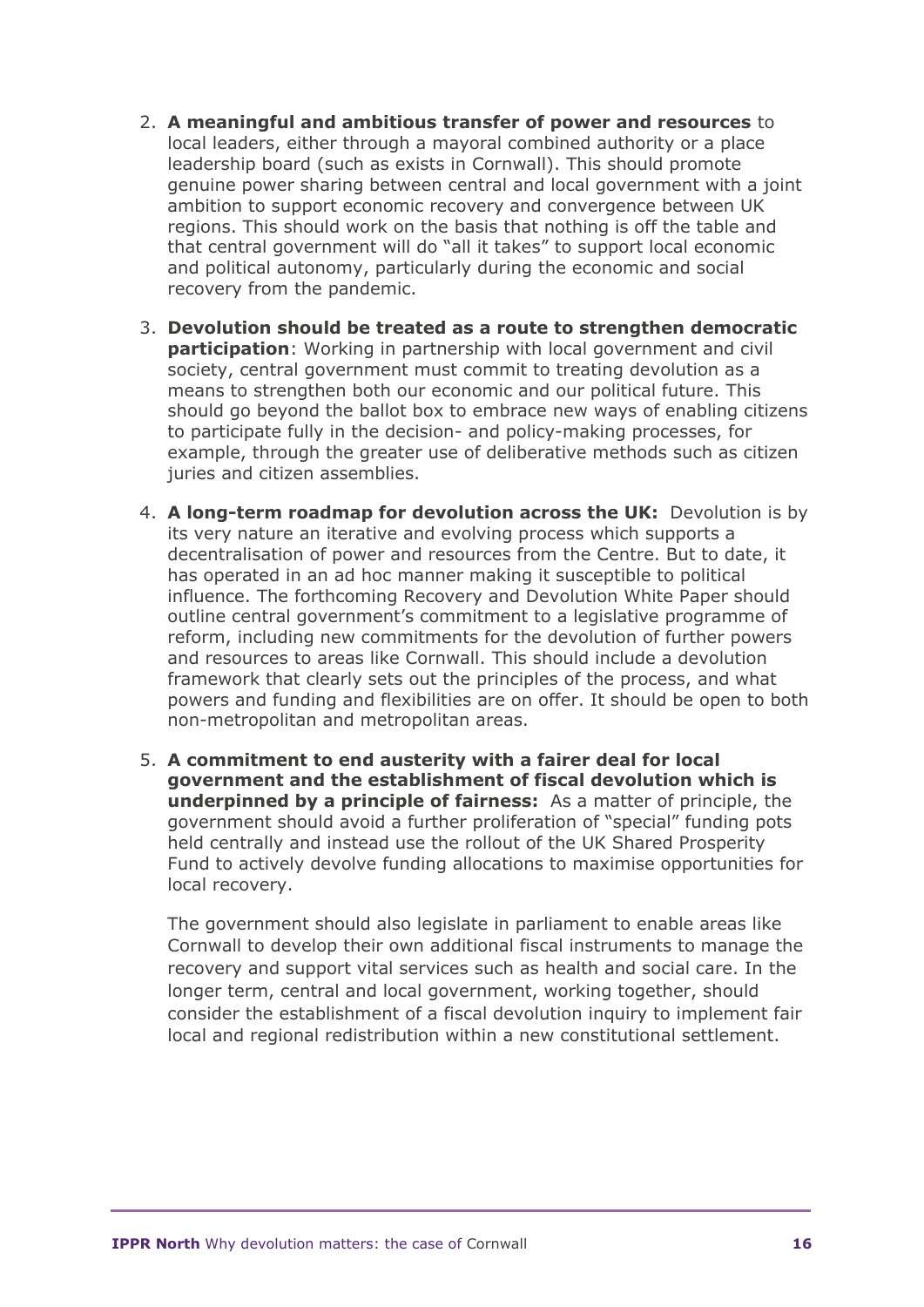#### **REFERENCES**

Agri-Tech Cornwall (2021) 'Agri-Tech Cornwall', webpage. https://www.agritechcornwall.co.uk/agri-tech-cornwall/

Beyond Greenspace (2021) 'Biodiversity, health and wellbeing in Cornwall's public open space', webpage.

https://beyondgreenspace.net/2017/04/03/cornwallpos/

BBC (2012) 'School census shows rise in pupils who are Cornish', BBC News website, 2 January 2012. https://www.bbc.co.uk/news/uk-england-devon-16391310

BlueHealth (2021) 'About BlueHealth', webpage. https://bluehealth2020.eu/about/

Campaign to End Child Poverty (2020) 'Child poverty in your area 2014/15 – 2018/19', Campaign to End Child Poverty website, 14 October 2020. https://www.endchildpoverty.org.uk/child-poverty-in-your-area-201415- 201819/

Church E (2021) 'Sobering impact of Covid and lockdown on Cornwall's foodbanks', *Cornwalllive* website, 22 February 2021. https://www.cornwalllive.com/news/cornwall-news/sobering-impact-covidlockdown-cornwalls-4723152

Collins Z (2020) *Cornwall's post-Covid-19 socio-economic recovery: Developing a holistic approach to Cornwall's post Covid 19 recovery*, Institute of Cornish Studies, University of Exeter.

http://humanities.exeter.ac.uk/media/universityofexeter/esi/instituteofcornishst udies/documents/Cornwall\_and\_post\_Covid-19\_Recovery\_ICS\_Report\_V2.pdf

Commission on Economic Justice [CEJ] (2018) *Prosperity and justice: A plan for the new economy - IPPR Commission on Economic Justice final report*, Institute for Public Policy Research,

https://www.ippr.org/research/publications/prosperity-and-justice

Cornish Constitutional Convention (2002) *Devolution for one and all: Governance for Cornwall in the 21st Century*, Cornish Assembly. http://www.cornishassembly.org/DevolutionOne&All.pdf

Cornish Mining (2021), 'About the Cornish Mining World Heritage Site', webpage. https://www.cornishmining.org.uk/about/about-the-whs/what-is-a-whs

Cornwall Council (2021) *Renewable energy*. Cornwall Council. https://www.cornwall.gov.uk/renewableenergy

Cornwall Council (2020a) Cornwall Council submission to the Public Administration and Constitutional Affairs Select Committee Call For evidence – the evolution of devolution: English devolution. https://committees.parliament.uk/writtenevidence/16444/pdf/

Cornwall Council (2020b) Empowered Cornwall Prospectus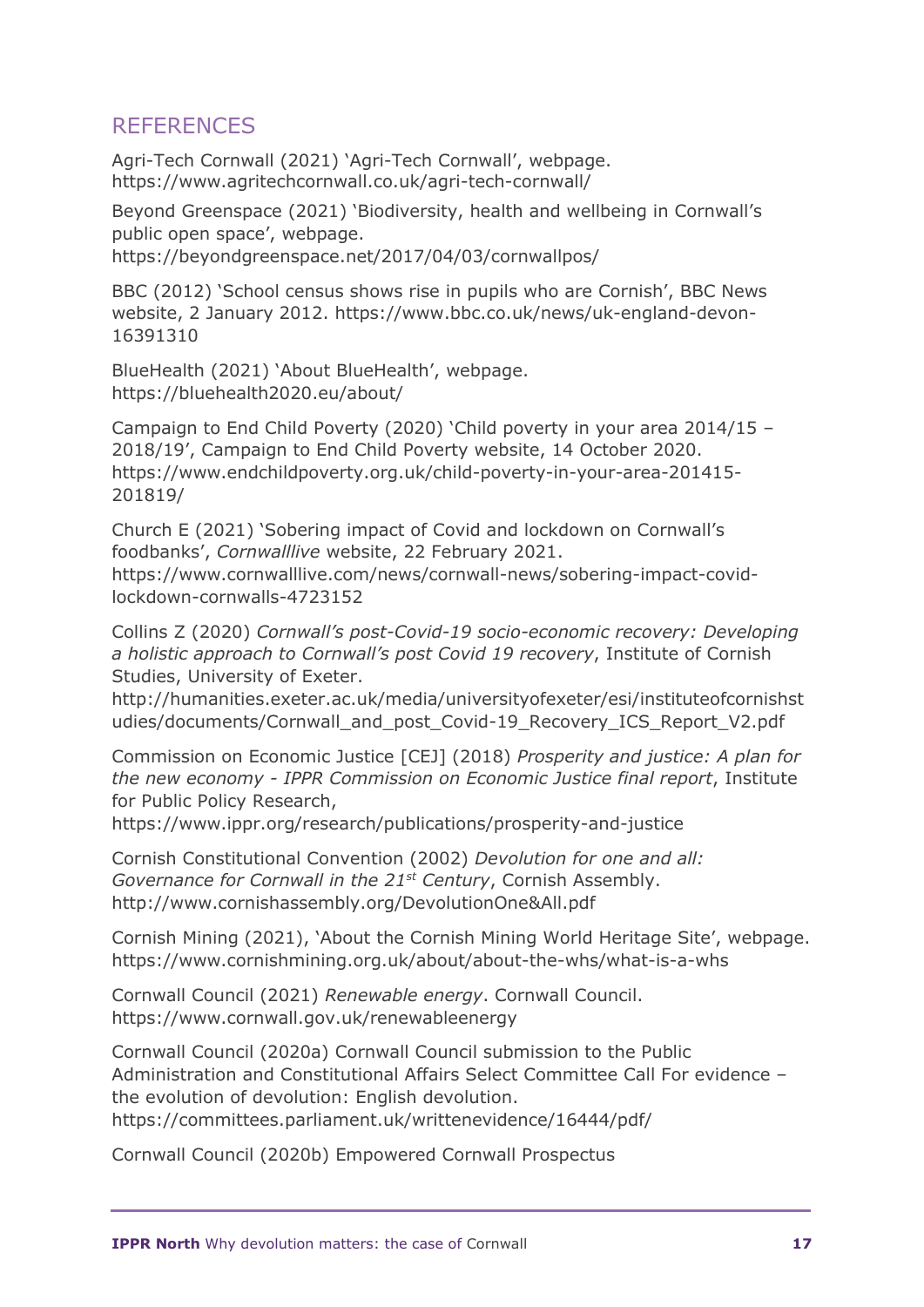Cornwall Council (2020c) *Feedback report: October 2020*, Cornwall Council. https://www.cornwall.gov.uk/media/45153310/feedback-report-summary-271020.pdf

Cornwall Council (2019a) *White paper for culture: Edition 2.3*, Cornwall Council. https://www.cornwall.gov.uk/media/38059709/white-paper-for-culture-23 web mar2019.pdf

Cornwall Council (2019b) *SpacePort Cornwall,* Cornwall Council. https://spaceportcornwall.com/pdfs/spaceport-launch-QandA19.pdf

Cornwall Council (2015) *Cornwall Devolution Deal: Kevambos Digresennans Kernow* https://www.cornwall.gov.uk/media/13409340/20150715-cornwalldevolution-deal-final-reformatted-pdf.pdf

Cornwall Council (2015) *The case for Cornwall*, Cornwall Council. https://www.cornwall.gov.uk/media/11539861/Case-for-Cornwall-March15 web.pdf

Cornwall Council (2014) *Why should the Cornish be recognised as a national minority within the UK? As described in the Framework Convention for the Protection of National Minorities*, Cornwall Council.

https://www.cornwall.gov.uk/media/12532078/HDCC04-FINAL-Cornish-Minority-Report-2014-pr7.pdf

Cornwall Council (2013) *2011 Census: An overview of the headline figures for Cornwall*, Release 2.1 and 2.2, Cornwall Council. https://www.cornwall.gov.uk/media/3631356/Census\_HeadlineFigures.pdf

Cornwall and Isles of Scilly LEP [Cornwall LEP] (2020) *Local Industrial Strategy: Evidence Base,* Cornwall and Isles of Scilly LEP. https://www.Cornwalllep.com/assets/file/Cornwall%20LIS%20Evidence%20Base %20Final%20Draft%20-%20March%202020.pdf

Cox, E. and Longlands, S. (2016) *The Role of small and medium sized cities in the northern powerhouse*, IPPR North. https://www.ippr.org/files/publications/pdf/city-systems\_June2016.pdf

Council of the Isles of Scilly (2019) Housing Topic Paper – Update 2019, part of the *Draft Isles of Scilly Local Plan 2015* to 2030.

*h*ttps://www.scilly.gov.uk/sites/default/files/Housing%20Topic%20Paper%20Jul y19%20FINAL\_0.pdf

Deacon B (2009) 'Cornishness and Englishness: nested identities or incompatible ideologies?' *International Journal of Regional and Local History* 5:2(9-29)

Deacon B (2007) 'Country, nation, ethnic group? The shaping of the Cornish identity', *The International Journal of Regional and Local Studies*, 3(1): 5-29

Energy Saving Trust (2020) 'Cornwall's keeping it local with green energy revolution', Energy Saving Trust blog, 7 January 2020.

https://energysavingtrust.org.uk/cornwalls-keeping-it-local-green-energyrevolution/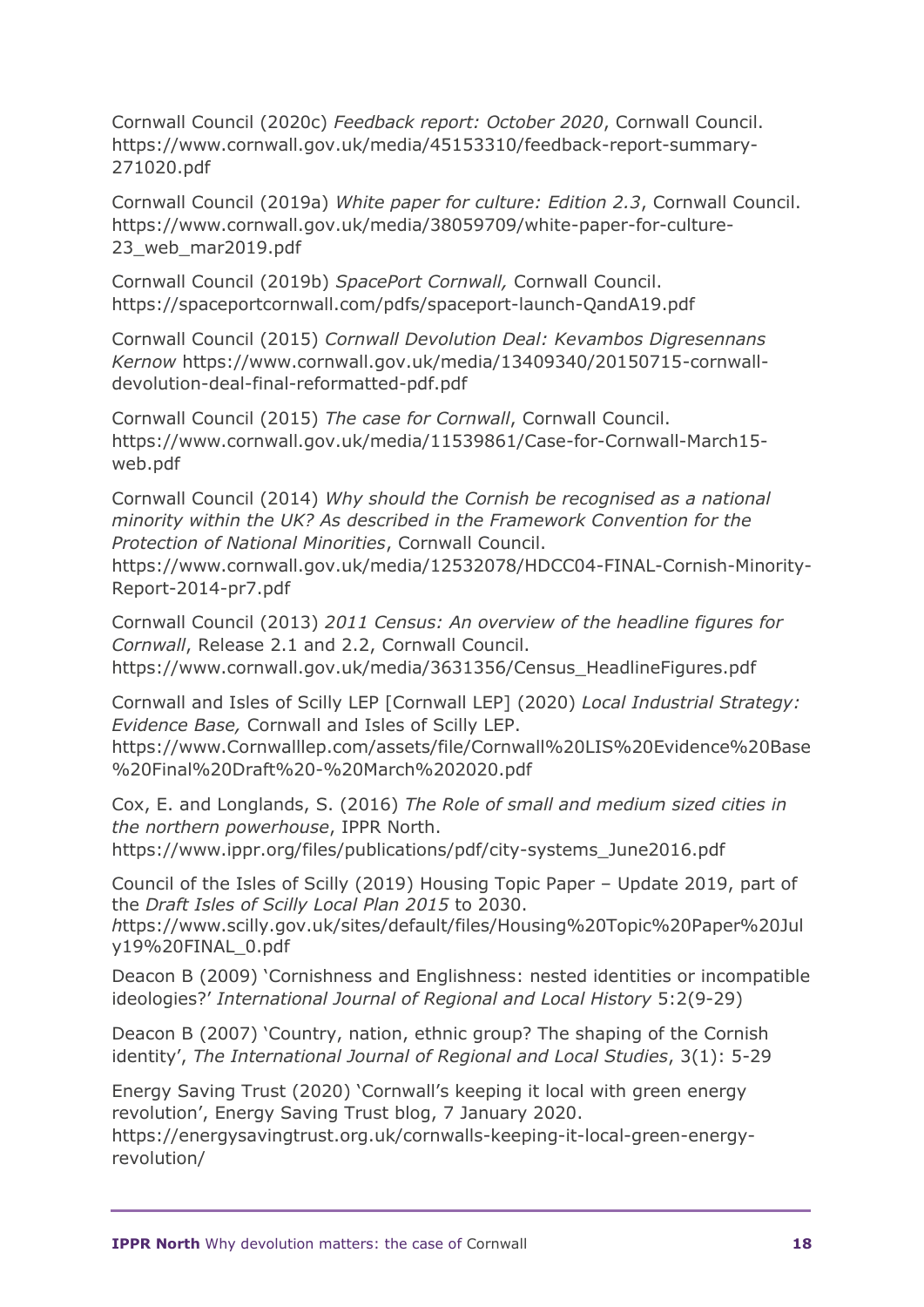ExeMPLaR (2021) 'ExeMPLaR: About the project', ExeMPLaR website. https://exemplarnet.org.uk/about/

Forrest (2021) 'Census 2021: Cornwall Council encourages residents to identify as Cornish', *Independent* website, 16 March 2021. *https://www.independent.co.uk/news/uk/home-news/census-2021-cornwallcornish-identity-b1816464.html*

Gorsedh Kernow (2021) 'About Gorsedh Kernow', webpage. https://gorsedhkernow.org.uk/about/

HM Government (2011) *Unlocking growth in cities*, the Stationery Office. https://www.gov.uk/government/uploads/system/uploads/attachment\_ data/file/7523/CO\_Unlocking\_20GrowthCities\_acc.pdf

HM Treasury (2021) *Build Back Better: Our Plan for Growth,* Stationery office. https://www.gov.uk/government/publications/build-back-better-our-plan-forgrowth

Hollander G (2019) 'Lessons from Cornwall: how to tackle the housing crisis', *Inside Housing* blog, 5 May 2019.

https://www.insidehousing.co.uk/insight/insight/lessons-from-cornwall-how-totackle-the-housing-crisis-61298

Johns M (2020) *10 years of austerity: Eroding resilience in the North*, IPPR North. https://www.ippr.org/research/publications/10-years-of-austerity

Kenny M and Kelsey T (2020) 'Devolution or delegation? What the revolt of the metro mayors over lockdown tells us about English devolution', Bennett Institute blog, 13 November 2020,

https://www.bennettinstitute.cam.ac.uk/blog/devolution-or-delegation-whatrevolt-metro-mayors-/

Kennedy N and Kingcome N (2017) 'Disneyfication of Cornwall – developing a Poldark heritage complex', *International Journal of Heritage Studies* 4(1): 45-59

Knight G (2016) '"English out": Cornwall's fightback against second homes', *Guardian* website, 31 May 2016. https://www.theguardian.com/uknews/2016/may/31/cornwall-fightback-second-homes-house-prices-ban

Lagas (2021) 'Naturally growing a better environmental and economic future for Cornwall', webpage. https://lagas.co.uk/

Lipscy P (2020) 'Covid-19 and the Politics of Crisis', *International Organisation*, 74(1): 98-127

Marine-i (2021) 'About Marine-I', webpage. Marine-i.co.uk/about

McCann P (2019) *Perceptions of regional inequality and the geography of discontent: Insights from the UK*, UK2070 Commission. http://uk2070.org.uk/wp-content/uploads/2019/01/01-McCann-UK-Regional-Inequality-Debates.pdf

Ministry of Housing, Communities & Local Government [MHCLG] (2019) *English indices of deprivation 2019*, National Statistics.

https://www.gov.uk/government/statistics/english-indices-of-deprivation-2019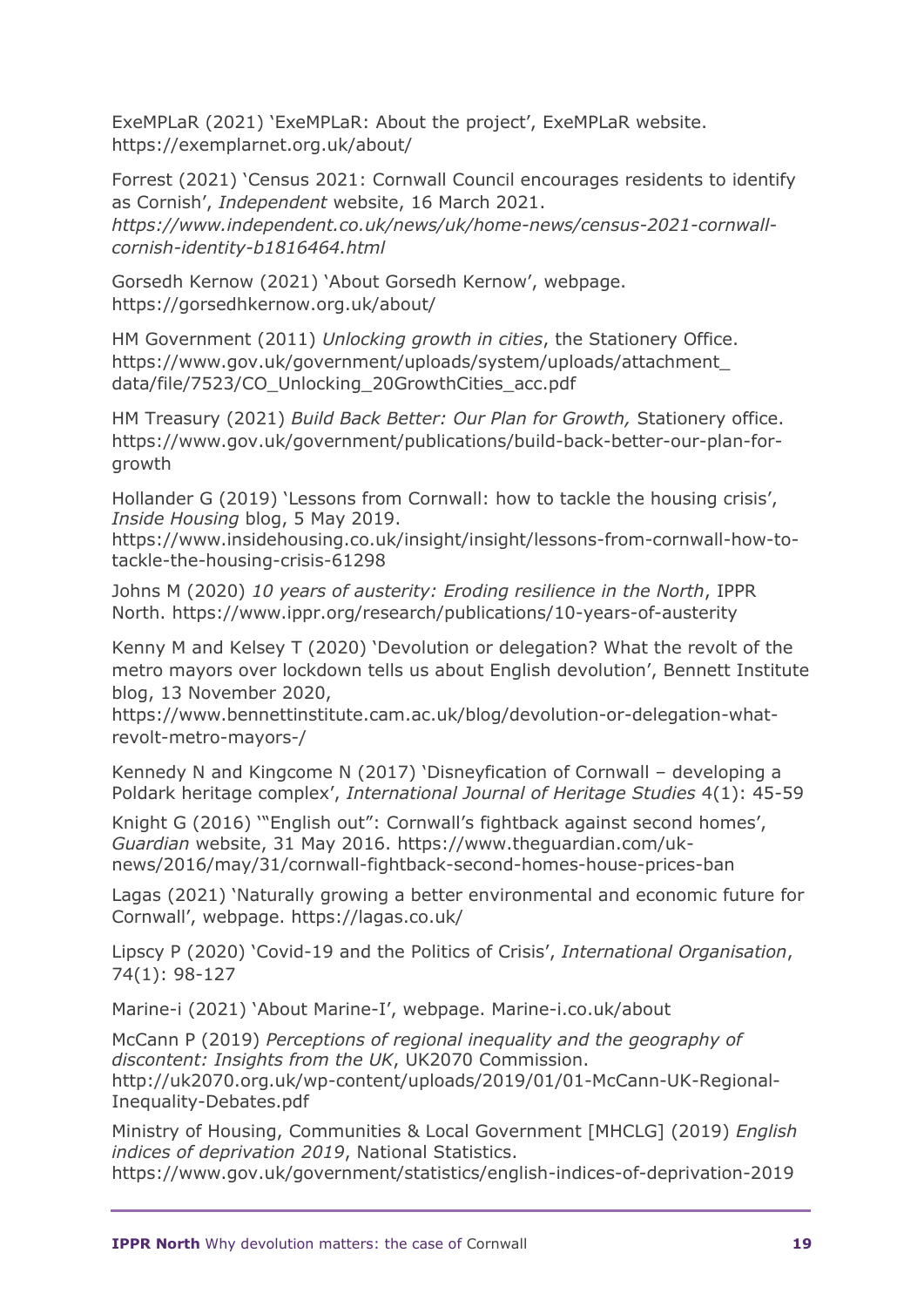NOMIS (2021) Local Enterprise Partnership Profile, Cornwall and the Isles of **Scilly** 

Office for National Statistics [ONS] (2021a) 'Annual population survey', NOMIS, dataset. https://www.nomisweb.co.uk/datasets/apsnew

Office for National Statistics [ONS] (2021b) 'EMP17: People in employment on zero hours contracts', Office for National Statistics.

https://www.ons.gov.uk/employmentandlabourmarket/peopleinwork/employme ntandemployeetypes/datasets/emp17peopleinemploymentonzerohourscontracts

Office for National Statistics [ONS] (2021c) 'CC01: Regional labour market: Claimant Count by unitary and local authority' (experimental), Office for National Statistics', Office for National Statistics.

https://www.ons.gov.uk/employmentandlabourmarket/peoplenotinwork/unempl oyment/datasets/claimantcountbyunitaryandlocalauthorityexperimental/current

Office for National Statistics [ONS] (2020a) 'Earnings and hours worked, place of residence by local authority: ASHE Table 8, Dataset', Office for National Statistics.

https://www.ons.gov.uk/employmentandlabourmarket/peopleinwork/earningsan dworkinghours/datasets/placeofresidencebylocalauthorityashetable8

Office for National Statistics [ONS] (2020b) 'Housing affordability in England and Wales: 2019', Office for National Statistics.

https://www.ons.gov.uk/peoplepopulationandcommunity/housing/bulletins/housi ngaffordabilityinenglandandwales/2019

Parr J (2021) 'Government in England: evolution and long-term trends', *Commonwealth Journal of Local Governance 2020*, 23: 7382, https://doi.org/10.5130/cjlg.vi23.7382

Rodríguez-Pose A (2017) 'The revenge of the places that don't matter (and what to do about it)', *Cambridge Journal of Regions, Economy and Society*, 11(1): 189-209

Pye J (2018) *Cornwall marine and maritime Growth & Innovation Report*, University of Exeter Business School

Raikes L (2019) *Transport Investment in the Northern Powerhouse: 2019 Update*, IPPR North

Raikes L, Giovannini A and Getzel B (2019) *Divided and Connected: Regional inequalities in the North, the UK and the Developed World*, IPPR North. http://www.ippr.org/research/publications/the-devolution-parliament

Rowse A L (1943) *Tudor Cornwall: Portrait of a society*, Jonathan Cape

SpaceCareers.uk (2021) 'Spaceport Cornwall – the Hub of the UK's Space Future', webpage, 16 March 2020.

https://spacecareers.uk/?p=news\_item\_public&id=16

Stoyle M (2017) 'The Cornish: A neglected nation?' *BBC British History* website. https://www.bbc.co.uk/history/british/empire\_seapower/cornish\_nation\_01.sht ml#:~:text=For%20centuries%20Cornwall%20retained%20the,speakers%20lef t%20in%20the%20land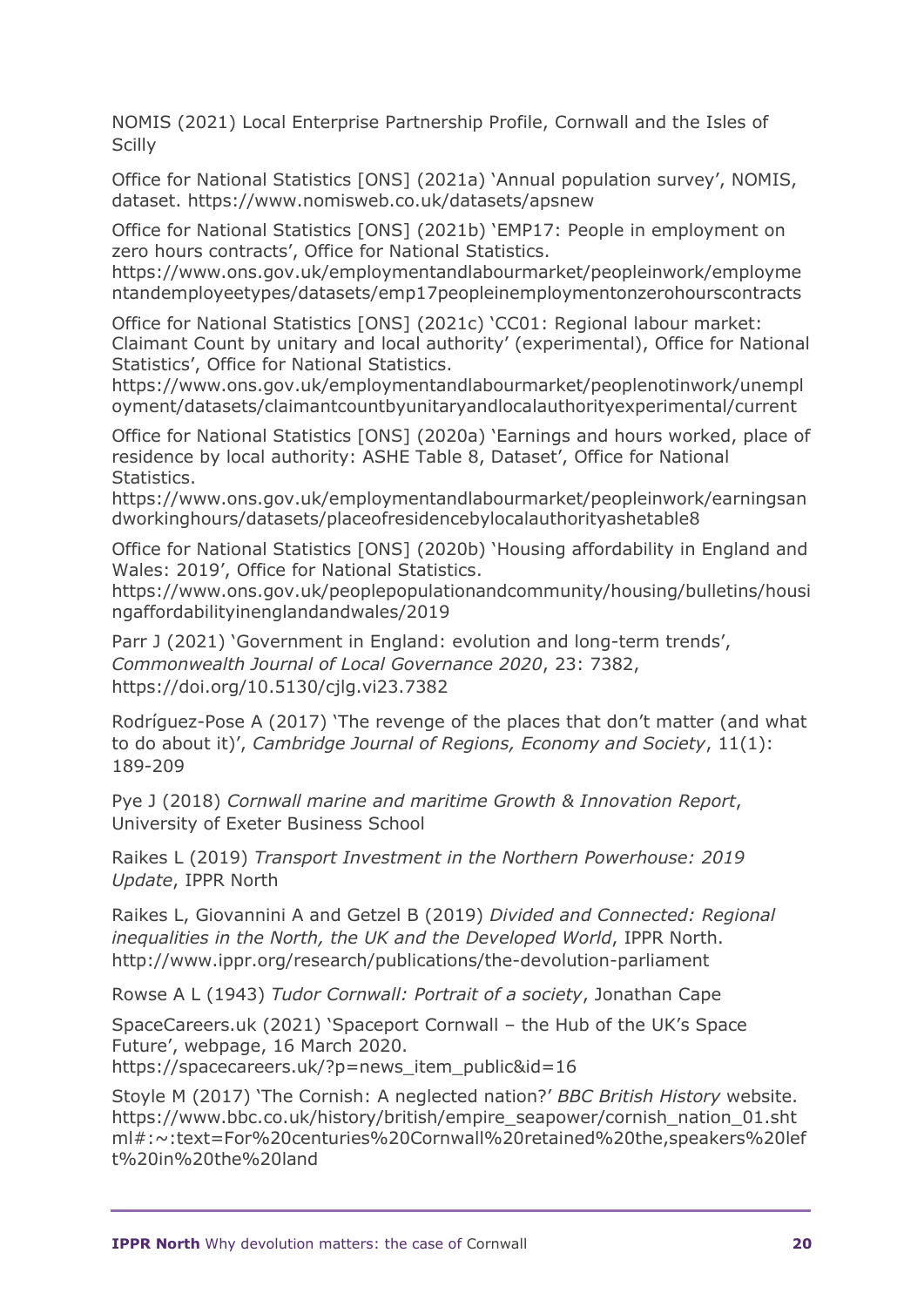SWEEP (2021) 'About SWEEP', webpage. https://sweep.ac.uk/portfolios/investing-in-nature-for-health/

Tevi (2021) 'About Tevi', webpage. https://tevi.co.uk/about-tevi/

Thomas, C. Round, A. Longlands, S. (2021) *Levelling up health for prosperity.*  IPPR/ IPPR North. https://www.ippr.org/files/2020-12/levelling-up-health-forprosperity-dec-20.pdf

UK Government (2014) *Cornish granted minority status within the UK*, webpage. https://www.gov.uk/government/news/cornish-granted-minority-status-withinthe-uk

UK2070 Commission (2020) *Make no little plans Acting at scale for a fairer and stronger future*, UK 2070 Commission. http://uk2070.org.uk/wpcontent/uploads/2020/02/UK2070-FINAL-REPORT.pdf

Wilkinson G (2018) 'The Cornwall second homes plague revealed in startling new figures', *Cornwalllive* website, 20 March 2018.

https://www.cornwalllive.com/news/cornwall-news/cornwall-second-homesplague-revealed-1398388

Willett J and Tredinnick-Rowe J (2016), 'The fragmentation of the nation state regional development, distinctiveness and the growth of nationalism in Cornish politics', *Nations and Nationalism* 22(4): 768-785

Young A (2020) 'Reducing 'hidden' homelessness – collaboration and innovation in Cornwall', National Housing Federation blog, 5 July 2020. https://www.housing.org.uk/news-and-blogs/blogs/allister-young/hiddenhomelessness-collaboration-innovation-cornwall/